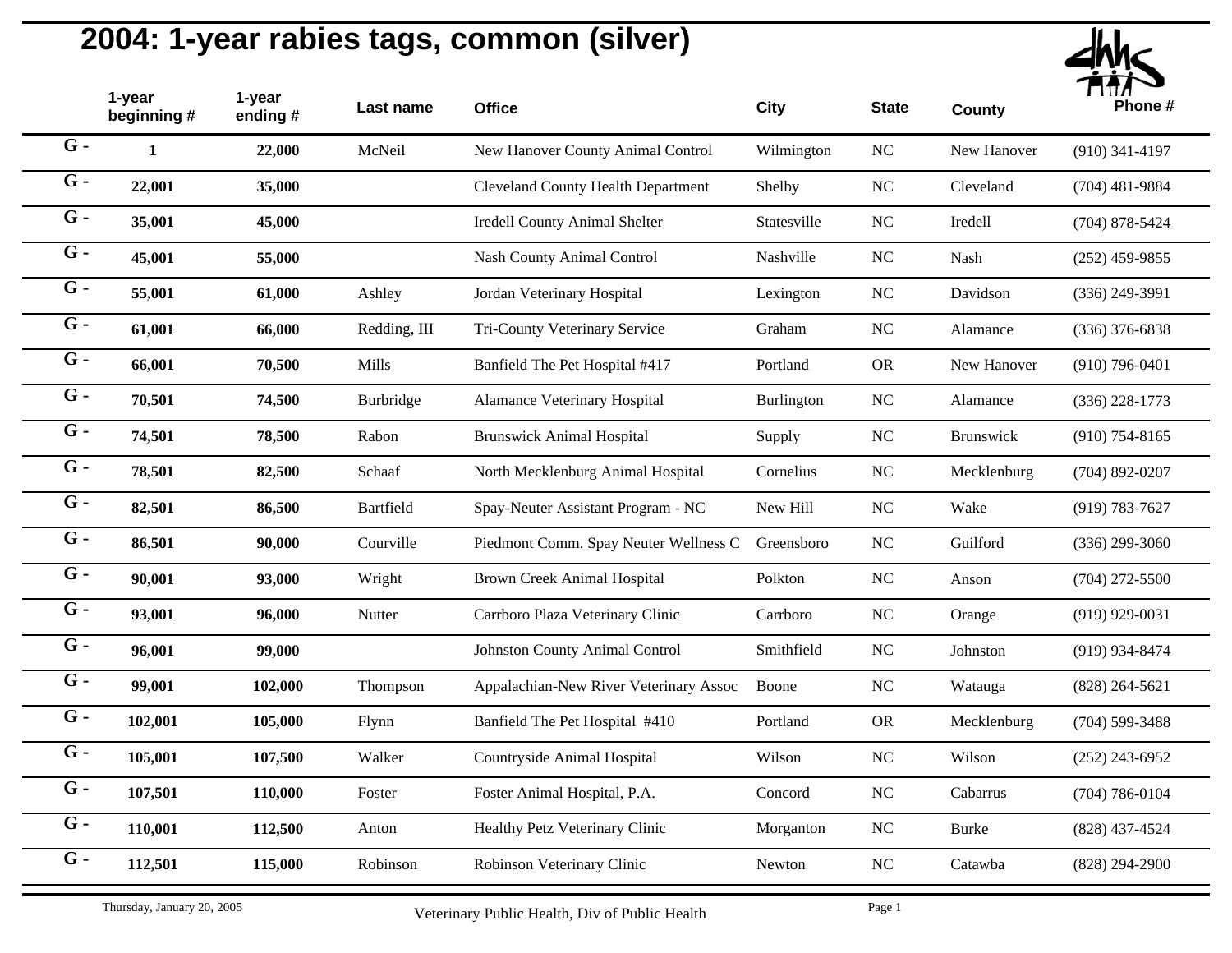

| 1-year<br>beginning # | 1-year<br>ending # | Last name       | <b>Office</b>                              | City           | <b>State</b>   | <b>County</b> | Phone #            |
|-----------------------|--------------------|-----------------|--------------------------------------------|----------------|----------------|---------------|--------------------|
| 115,001               | 117,500            | Lowe            | Rowan Animal Clinic                        | Salisbury      | $\rm NC$       | Rowan         | $(704)$ 636-3408   |
| 117,501               | 120,000            | Bowman          | <b>Bowman Animal Hospital</b>              | Raleigh        | N <sub>C</sub> | Wake          | $(919) 847 - 6216$ |
| 120,001               | 122,500            | Stipp           | Mint Hill Animal Clinic                    | Mint Hill      | NC             | Mecklenburg   | $(704) 545 - 3422$ |
| 122,501               | 125,000            | Locklear        | Southeastern Veterinary Hospital           | Lumberton      | $\rm NC$       | Robeson       | $(910)$ 739-9411   |
| 125,001               | 127,500            | <b>McClees</b>  | Havelock Animal Hospital                   | Havelock       | NC             | Craven        | $(252)$ 447-7119   |
| 127,501               | 129,500            | Hutt            | North Paw Animal Hospital                  | Durham         | NC             | Durham        | $(919)$ 471-1471   |
| 129,501               | 131,500            | Bianco          | Quail Roost Veterinary Hospital            | Rougemont      | $\rm NC$       | Durham        | $(919)$ 471-4103   |
| 131,501               | 133,500            | Fox             | Abri Veterinary Hospital, Inc.             | Winston Salem  | NC             | Forsyth       | $(336) 785 - 9228$ |
| 133,501               | 135,500            |                 | <b>Cumberland County Health Department</b> | Fayetteville   | $\rm NC$       | Cumberland    | $(910)$ 433-3660   |
| 135,501               | 137,500            | Howell          | Chowan Animal Hospital                     | Edenton        | $\rm NC$       | Chowan        | $(252)$ 482-4113   |
| 137,501               | 139,500            |                 | <b>Edgecombe County Animal Control</b>     | Tarboro        | NC             | Edgecombe     | $(252)$ 641-7851   |
| 139,501               | 141,500            | James           | James Animal Hospital                      | Salisbury      | NC             | Rowan         | $(704)$ 636-1100   |
| 141,501               | 143,500            | Beauchamp       | Leland Veterinary Hospital                 | Leland         | $\rm NC$       | Brunswick     | $(910)$ 371-3440   |
| 143,501               | 145,500            | Knowles         | Neuse Veterinary Clinic                    | New Bern       | NC             | Craven        | $(252)$ 637-7128   |
| 145,501               | 147,500            | Miller          | Academy Animal Hospital                    | Laurinburg     | $\rm NC$       | Scotland      | $(910)$ 276-6068   |
| 147,501               | 149,500            | Midyette        | <b>Bladen Animal Hospital</b>              | Elizabethtown  | NC             | Bladen        | $(910) 862 - 3960$ |
| 149,501               | 151,500            | Cannady         | Little Mountain Veterinary Clinic          | Denver         | $NC$           | Catawba       | $(704)$ 489-2444   |
| 151,501               | 153,500            | Cooper          | Pasquotank Animal Hospital                 | Elizabeth City | $\rm NC$       | Pasquotank    | $(252)$ 264-3372   |
| 153,501               | 155,000            | Meadows         | Matthews Animal Clinic                     | Matthews       | NC             | Mecklenburg   | $(704)$ 847-9856   |
| 155,001               | 156,500            | Armstrong       | Monroe Animal Hospital                     | Monroe         | $\rm NC$       | Union         | $(704)$ 289-5242   |
| 156,501               | 158,000            | <b>Browning</b> | Cherryville Animal Hospital                | Cherryville    | N <sub>C</sub> | Gaston        | $(704)$ 435-5475   |
|                       |                    |                 |                                            |                |                |               |                    |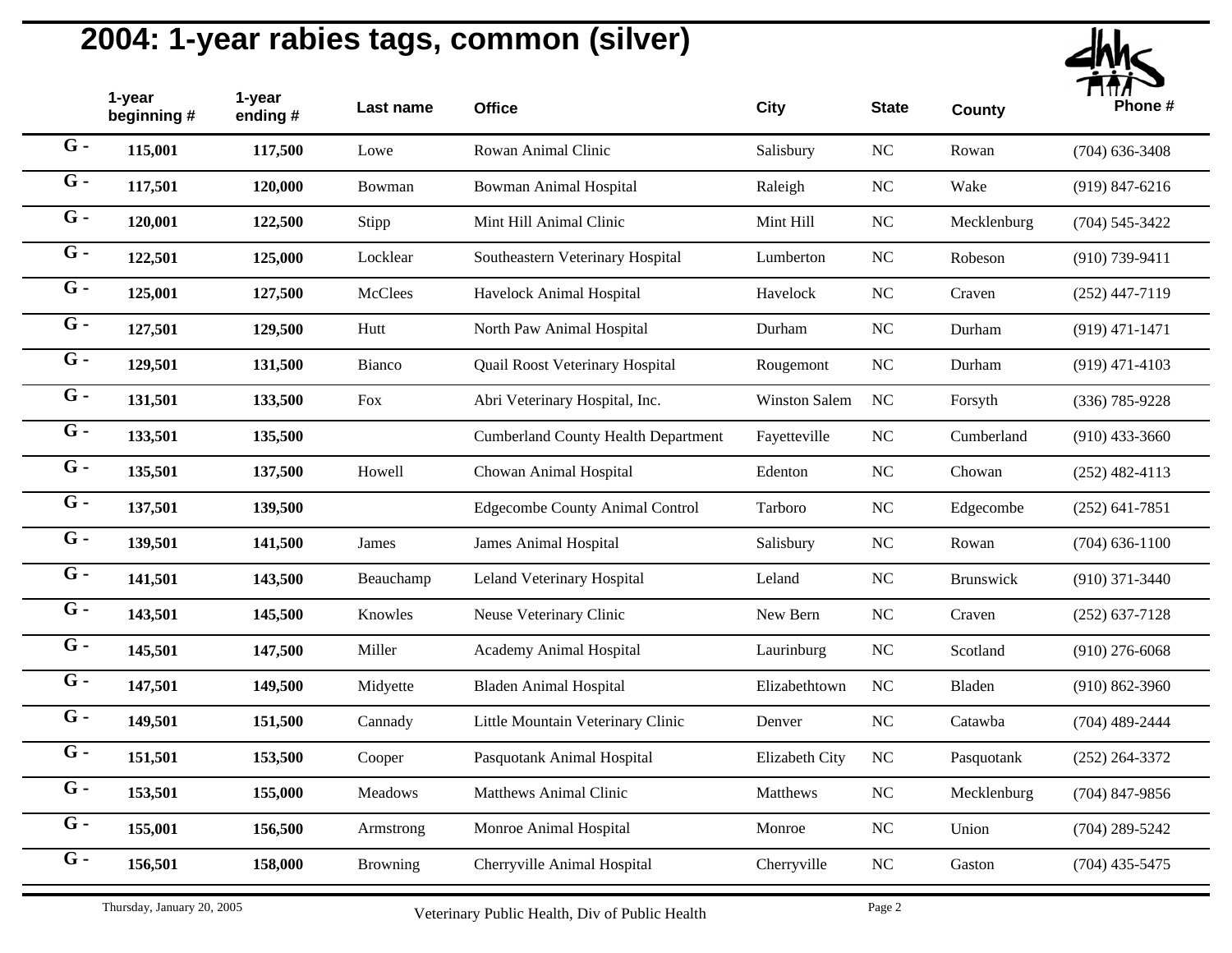

|                  | 1-year<br>beginning# | 1-year<br>ending # | Last name     | <b>Office</b>                            | <b>City</b>           | <b>State</b> | <b>County</b> | Phone #            |
|------------------|----------------------|--------------------|---------------|------------------------------------------|-----------------------|--------------|---------------|--------------------|
| $G -$            | 158,001              | 159,500            | Davis         | Monroe Road Animal Hospital              | Charlotte             | $\rm NC$     | Mecklenburg   | $(704)$ 333-3336   |
| $G -$            | 159,501              | 161,000            | Darkow        | Tar River Animal Hospital                | Washington            | $_{\rm NC}$  | Beaufort      | $(252)$ 946-2417   |
| $G -$            | 161,001              | 162,500            | <b>Burtis</b> | Waxhaw Animal Hospital                   | Waxhaw                | $_{\rm NC}$  | Union         | $(704)$ 843-2269   |
| $G -$            | 162,501              | 164,000            | Stipp         | Clear Creek Animal Hospital              | Charlotte             | NC           | Mecklenburg   | $(704)$ 537-8405   |
| $G -$            | 164,001              | 165,500            | Franklin      | Academy Animal Hospital                  | Jacksonville          | $_{\rm NC}$  | Onslow        | $(910)$ 353-3131   |
| $G -$            | 165,501              | 167,000            | Campbell      | <b>Animal Care Center</b>                | New Bern              | NC           | Craven        | $(252) 636 - 5040$ |
| $G -$            | 167,001              | 168,500            | Hill          | Animal Hospital                          | Hickory               | $_{\rm NC}$  | Catawba       | $(828)$ 322-1135   |
| $\overline{G}$ - | 168,501              | 170,000            | Curtsinger    | Banfield The Pet Hospital #407           | Portland              | <b>OR</b>    | Mecklenburg   | $(704)$ 542-8339   |
| $G -$            | 170,001              | 171,500            | Davis III     | Franklin Animal Clinic                   | Louisburg             | $\rm NC$     | Franklin      | $(919)$ 496-2638   |
| $G -$            | 171,501              | 173,000            | Cranford      | Peachtree Veterinary Hospital            | Murphy                | $\rm NC$     | Cherokee      | (828) 837-2396     |
| $G -$            | 173,001              | 174,500            |               | Polk County Animal Control               | Columbus              | $_{\rm NC}$  | Polk          | $(828) 894 - 3001$ |
| $G -$            | 174,501              | 176,000            | Rhea          | Sandhill Veterinary Hospital             | <b>Southern Pines</b> | NC           | Moore         | $(910)$ 692-3551   |
| $\overline{G}$ - | 176,001              | 177,500            | Cornell       | Sardis Animal Clinic                     | Charlotte             | $\rm NC$     | Mecklenburg   | $(704)$ 847-4796   |
| $G -$            | 177,501              | 179,000            | Goldman       | Tar River Vet Hospital                   | Franklinton           | $\rm NC$     | Franklin      | $(919)$ 494-5500   |
| $G -$            | 179,001              | 180,500            | Mitchell      | Maiden Small Animal Hospital             | Maiden                | $\rm NC$     | Lincoln       | $(828)$ 428-0010   |
| $G -$            | 180,501              | 182,000            | Allen         | VCA Triangle-Tower Animal Hospital       | Raleigh               | NC           | Wake          | $(919)$ 231-8030   |
| $G -$            | 182,001              | 183,500            | Deese         | <b>Baird's Animal Hospital</b>           | Lumberton             | $\rm NC$     | Robeson       | $(910)$ 739-4998   |
| $G -$            | 183,501              | 184,500            | Albright      | Crossroads Veterinary Hospital           | Raleigh               | <b>NC</b>    | Wake          | $(919) 851 - 8979$ |
| $\overline{G}$ - | 184,501              | 185,500            | Wellborn      | Animal Hospital of East Burke            | Valdese               | NC           | <b>Burke</b>  | $(828) 874 - 8387$ |
| $\overline{G}$ - | 185,501              | 186,500            |               | Neuenschwander Brentwood Animal Hospital | Raleigh               | NC           | Wake          | $(919) 872 - 6060$ |
| $G -$            | 186,501              | 187,500            | Heagren       | Cornwallis Road Animal Hospital          | Durham                | <b>NC</b>    | Durham        | $(919)$ 489-9194   |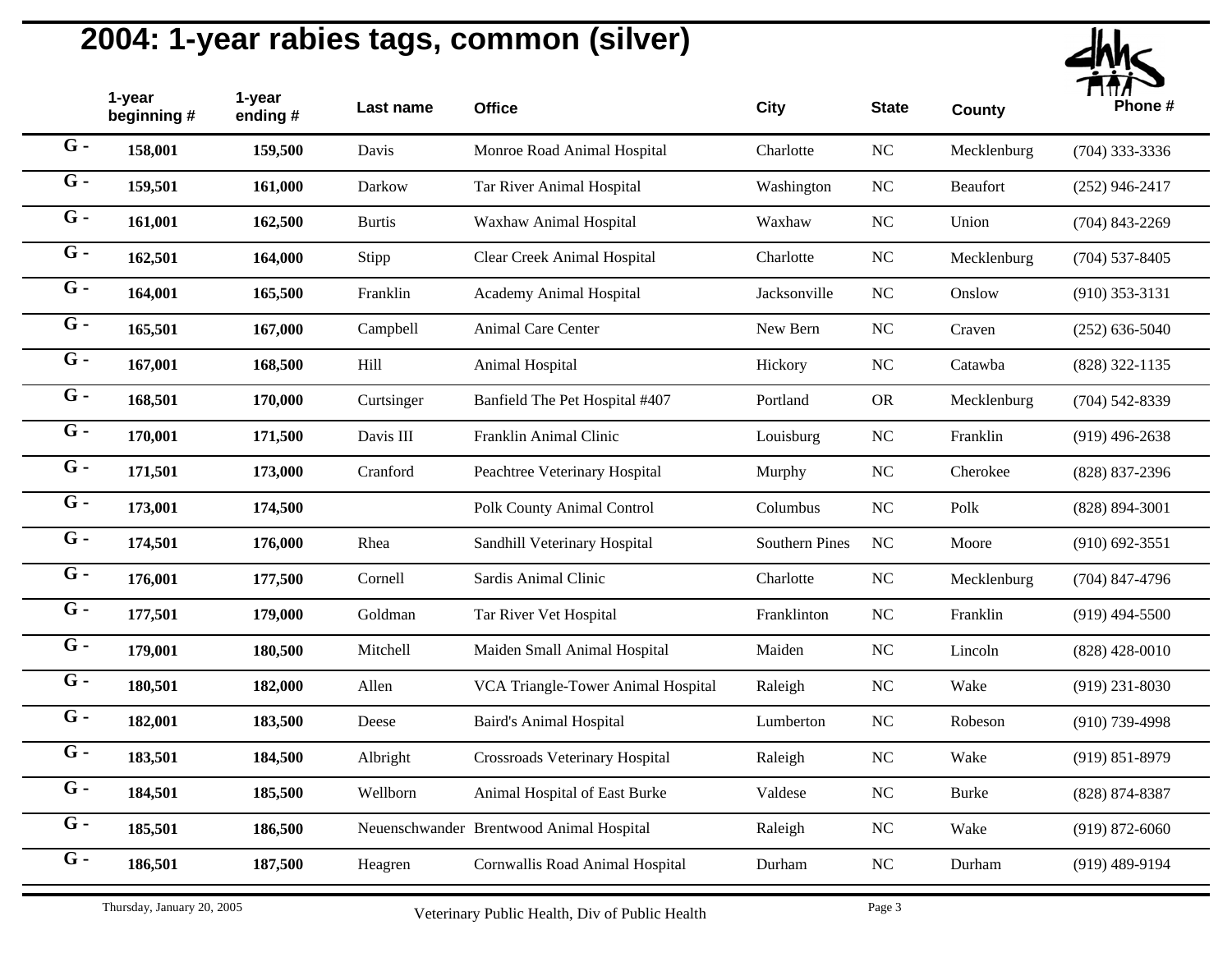

|                  | 1-year<br>beginning # | 1-year<br>ending # | Last name      | <b>Office</b>                           | City                 | <b>State</b>   | <b>County</b> | Phone #            |
|------------------|-----------------------|--------------------|----------------|-----------------------------------------|----------------------|----------------|---------------|--------------------|
| $G -$            | 187,501               | 188,500            | Campbell       | Craven Animal Hospital                  | New Bern             | $\rm NC$       | Craven        | $(252) 637 - 4541$ |
| $G -$            | 188,501               | 189,500            | MacDonald      | Hillsborough Veterinary Clinic          | Hillsborough         | N <sub>C</sub> | Orange        | (919) 732-9969     |
| $G -$            | 189,501               | 190,500            | Dozier         | Rea Road Animal Hospital                | Charlotte            | $\rm NC$       | Mecklenburg   | $(704) 544 - 6313$ |
| $G -$            | 190,501               | 191,500            | Rodeffer       | Piedmont Veterinary Clinic              | Mebane               | $\rm NC$       | Orange        | $(919) 563 - 6080$ |
| $G -$            | 191,501               | 192,500            | Crabtree       | <b>Carver Street Animal Hospital</b>    | Durham               | NC             | Durham        | $(919)$ 477-7319   |
| $G -$            | 192,501               | 193,500            | Fuller         | <b>Caswell Veterinary Service</b>       | Yanceyville          | $NC$           | Caswell       | $(336) 694 - 6321$ |
| $G -$            | 193,501               | 194,500            | Wheeler        | Central Carolina Veterinary Hospital    | Burlington           | $NC$           | Alamance      | $(336)$ 229-0060   |
| $G -$            | 194,501               | 195,500            | Todd           | Charlotte Veterinary Clinic, P.A.       | Charlotte            | NC             | Mecklenburg   | $(704)$ 537-2272   |
| $G -$            | 195,501               | 196,500            | Miller         | Durham Animal Hospital                  | Durham               | $NC$           | Durham        | $(919)$ 471-1579   |
| $G -$            | 196,501               | 197,500            | Garing         | Elkin Veterinary Clinic                 | Elkin                | $\rm NC$       | Wilkes        | $(336) 835 - 1853$ |
| $G -$            | 197,501               | 198,500            |                | Forsyth County Department of Public Hea | <b>Winston Salem</b> | NC             | Forsyth       | $(336)$ 727-2760   |
| $G -$            | 198,501               | 199,500            | Marlatt        | <b>Garner Animal Hospital</b>           | Garner               | $\rm NC$       | Wake          | $(919) 772 - 0404$ |
| $G -$            | 199,501               | 200,500            | Crumley        | Heartwood Animal Hospital               | Youngsville          | $\rm NC$       | Franklin      | $(919) 570 - 9311$ |
| $G -$            | 200,501               | 201,500            | Patterson      | Highlands-Cashiers Animal Clinic        | Highlands            | $\rm NC$       | Macon         | $(828) 526 - 5204$ |
| $G -$            | 201,501               | 202,500            | Padgett        | Jacksonville Veterinary Hospital        | Jacksonville         | $\rm NC$       | Onslow        | $(910)$ 347-3186   |
| $G -$            | 202,501               | 203,500            | Booker         | Johnston Animal Hospital                | Smithfield           | $\rm NC$       | Johnston      | $(919)$ 934-3511   |
| $G -$            | 203,501               | 204,500            | Pearce         | Leesville Animal Hospital               | Raleigh              | $NC$           | Wake          | $(919) 870 - 7000$ |
| $G -$            | 204,501               | 205,500            | Sykes          | Leonard-Sykes Hospital for Pets         | Wilmington           | $NC$           | New Hanover   | $(910) 791 - 8426$ |
| $G -$            | 205,501               | 206,500            | Combs          | Lewis Veterinary Clinic                 | Lumberton            | $\rm NC$       | Robeson       | $(910)$ 738-9368   |
| $\overline{G}$ - | 206,501               | 207,500            | Hemstreet      | Morganton Animal Clinic                 | Morganton            | $\rm NC$       | <b>Burke</b>  | $(828)$ 433-9265   |
| $G -$            | 207,501               | 208,500            | <b>Buckley</b> | Pineville Animal Hospital               | Pineville            | $\rm NC$       | Mecklenburg   | $(704)$ 552-2005   |
|                  |                       |                    |                |                                         |                      |                |               |                    |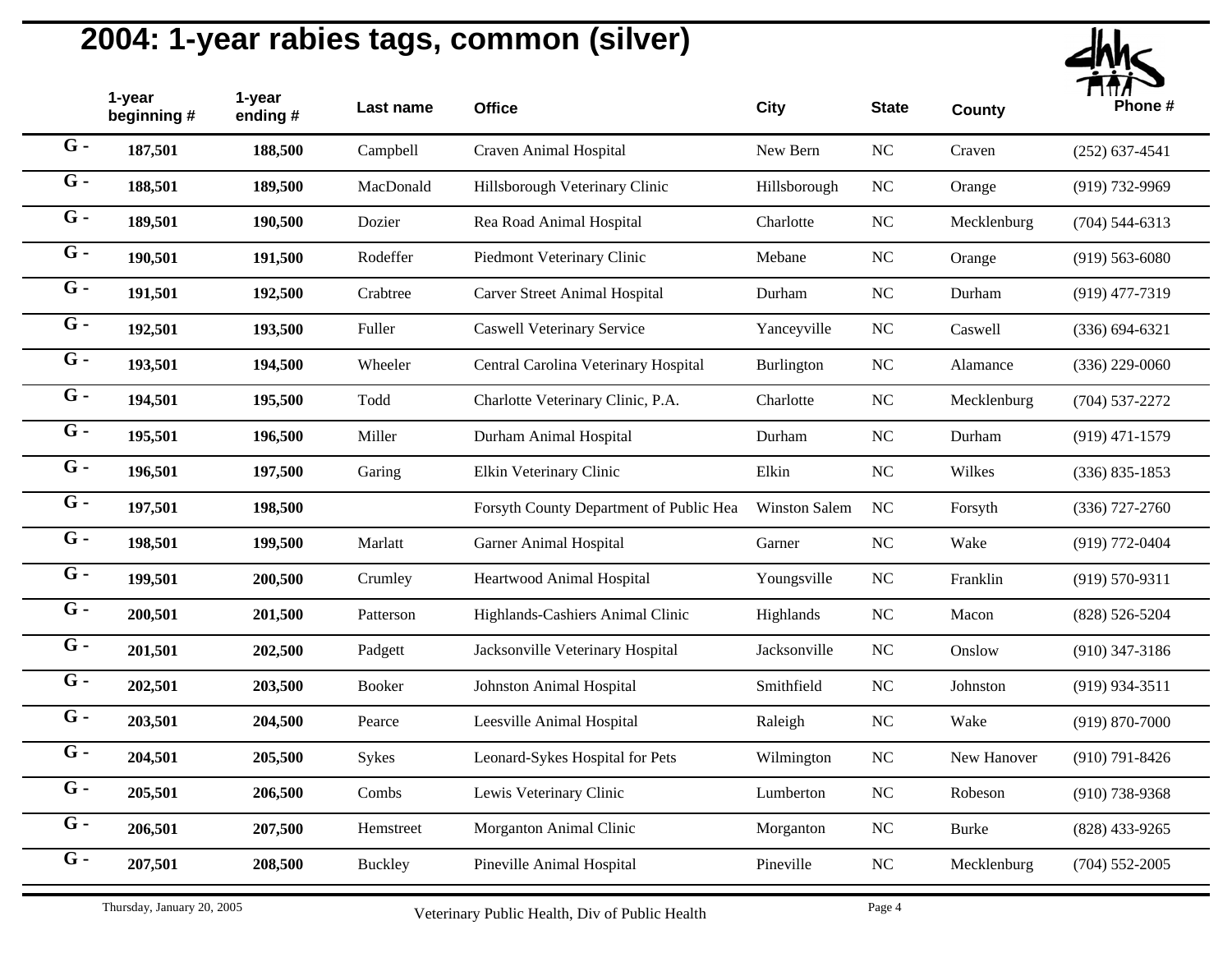

|       | 1-year<br>beginning# | 1-year<br>ending# | Last name     | <b>Office</b>                     | City            | <b>State</b> | <b>County</b> | Phone #            |
|-------|----------------------|-------------------|---------------|-----------------------------------|-----------------|--------------|---------------|--------------------|
| $G -$ | 208,501              | 209,500           | Young         | Steele Creek Animal Hospital      | Charlotte       | NC           | Mecklenburg   | $(704)$ 588-4400   |
| $G -$ | 209,501              | 210,500           | Milliren      | Thomasville Veterinary Hospital   | Thomasville     | $\rm NC$     | Davidson      | $(336)$ 475-9119   |
| $G -$ | 210,501              | 211,500           | Schell        | Timbercreek Vet Hospital          | Jonesville      | NC           | Yadkin        | $(336) 526 - 6013$ |
| $G -$ | 211,501              | 212,500           | Weeks         | Providence Vet Associates         | Charlotte       | $\rm NC$     | Mecklenburg   | $(704) 542 - 0049$ |
| $G -$ | 212,501              | 213,500           | Pressley      | Fox Run Veterinary Services       | Asheville       | $\rm NC$     | Buncombe      | $(828)$ 645-2908   |
| $G -$ | 213,501              | 214,500           | Jaconis       | Carteret Animal Hospital, P.A.    | <b>Beaufort</b> | NC           | Carteret      | $(252)$ 728-7600   |
| $G -$ | 214,501              | 215,500           | Creed         | <b>Crossroads Animal Hospital</b> | Dallas          | NC           | Gaston        | $(704)$ 922-7607   |
| $G -$ | 215,501              | 216,500           | <b>Brooks</b> | Pembroke Veterinary Hospital      | Pembroke        | $\rm NC$     | Robeson       | $(910)$ 521-3431   |
| $G -$ | 216,501              | 217,000           | Weaver        | Sharon Lakes Animal Hospital      | Charlotte       | $\rm NC$     | Mecklenburg   | $(704)$ 552-0647   |
| $G -$ | 217,001              | 217,500           | Currin        | Mayfair Animal Hospital           | Cary            | $\rm NC$     | Wake          | $(919)$ 467-6146   |
| $G -$ | 217,501              | 218,000           | Miller        | Triangle Veterinary Hospital      | Durham          | $\rm NC$     | Durham        | $(919)$ 489-2391   |
| $G -$ | 218,001              | 218,500           | Cotton        | Brookwood Veterinary Clinic       | Raleigh         | $\rm NC$     | Wake          | $(919)$ 779-2940   |
| $G -$ | 218,501              | 219,000           | McCann        | Cary Veterinary Hospital          | Cary            | $\rm NC$     | Wake          | $(919)$ 469-0947   |
| $G -$ | 219,001              | 219,500           | Vaughan       | China Grove Animal Hospital       | China Grove     | NC           | Rowan         | $(704)$ 857-1017   |
| $G -$ | 219,501              | 220,000           | Lash          | Cleveland School Animal Hospital  | Garner          | $\rm NC$     | Johnston      | $(919)$ 662-7387   |
| $G -$ | 220,001              | 220,500           | Hudson        | Northwoods Animal Hospital        | Cary            | $\rm NC$     | Wake          | $(919)$ 481-2987   |
| $G -$ | 220,501              | 221,000           | Wilson        | Pine Hollow Animal Hospital       | Warrenton       | $\rm NC$     | Warren        | $(252)$ 257-3833   |
| $G -$ | 221,001              | 221,500           | Murphy, III   | <b>Plantation Animal Hospital</b> | Matthews        | $\rm NC$     | Mecklenburg   | $(704)$ 841-2225   |
| $G -$ | 221,501              | 222,000           | Glassford     | Plaza Veterinary Hospital         | Burlington      | $\rm NC$     | Alamance      | $(336)$ 229-5376   |
| $G -$ | 222,001              | 222,500           | Cooper        | St. Francis Hospital for Animals  | Charlotte       | $\rm NC$     | Mecklenburg   | $(704)$ 527-2030   |
| $G -$ | 222,501              | 223,000           | Diehl         | Timberlyne Animal Clinic          | Chapel Hill     | $\rm NC$     | Orange        | $(919)$ 968-3047   |
|       |                      |                   |               |                                   |                 |              |               |                    |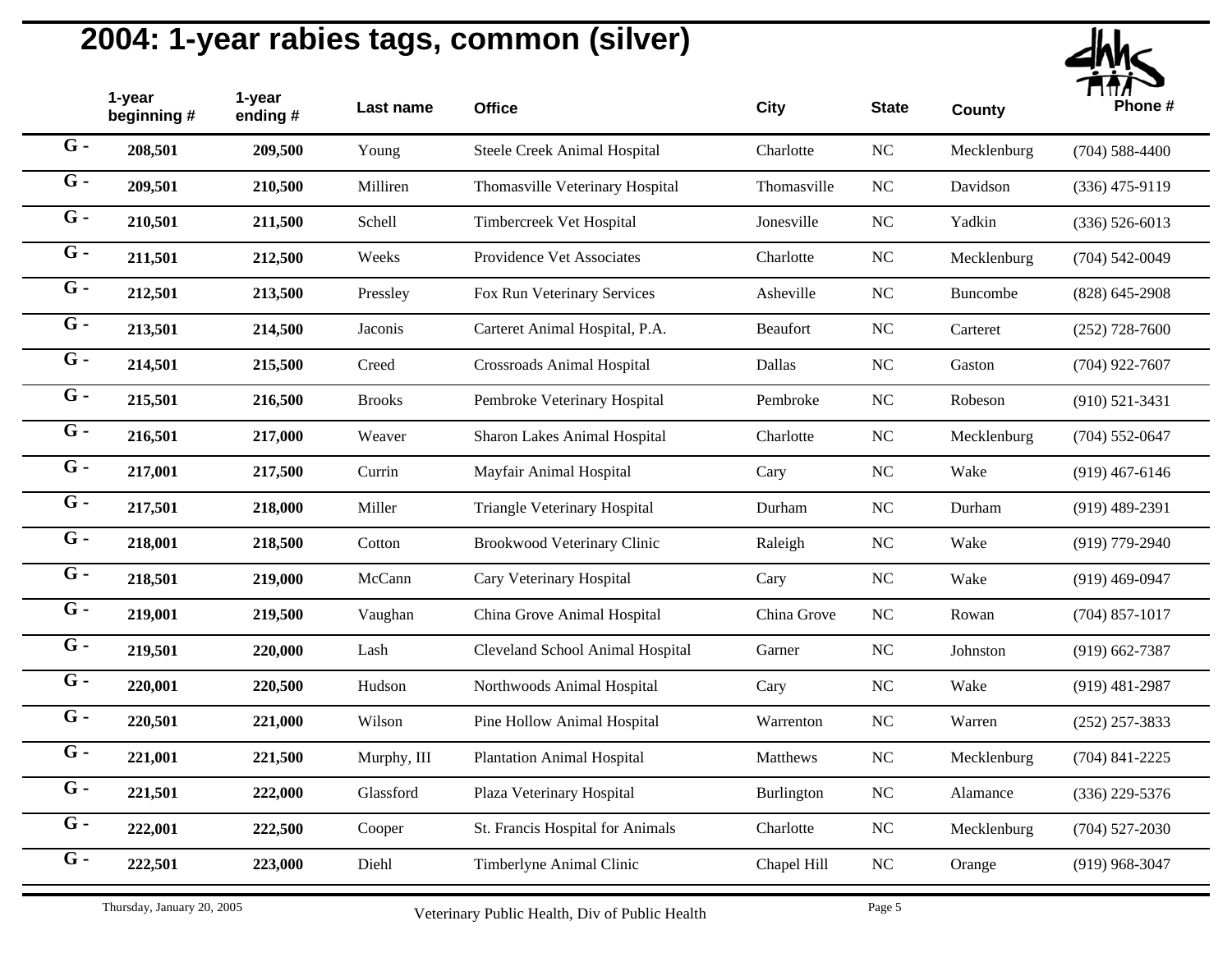

|       | 1-year<br>beginning # | 1-year<br>ending# | Last name     | <b>Office</b>                                 | <b>City</b>          | <b>State</b> | <b>County</b> | Phone #            |
|-------|-----------------------|-------------------|---------------|-----------------------------------------------|----------------------|--------------|---------------|--------------------|
| $G -$ | 223,001               | 223,500           | Lyerly        | Whispering Pines Animal Hospital              | Carthage             | $\rm NC$     | Moore         | $(910)$ 949-2111   |
| $G -$ | 223,501               | 224,000           | <b>Bailey</b> | Animal Hospital of Peak Plaza                 | Apex                 | NC           | Wake          | $(919)$ 362-0515   |
| $G -$ | 224,001               | 224,500           | Haden         | Animal Medical Center of Garner               | Garner               | NC           | Wake          | $(919)$ 779-8887   |
| $G -$ | 224,501               | 225,000           | Castro        | Banfield, The Pet Hospital #598               | Portland             | <b>OR</b>    | Durham        | $(919) 620 - 8142$ |
| $G -$ | 225,001               | 225,500           | Rosh          | Banfield The Pet Hospital #594                | Portland             | <b>OR</b>    | Wake          | $(919) 790 - 8337$ |
| $G -$ | 225,501               | 226,000           | Hoyme         | Blue Ridge Vet Clinic                         | <b>Banner Elk</b>    | $\rm NC$     | Watauga       | $(828)$ 963-6641   |
| $G -$ | 226,001               | 226,500           | <b>Brown</b>  | Dixie Trail Animal Clinic                     | Raleigh              | $\rm NC$     | Wake          | $(919) 781 - 5977$ |
| $G -$ | 226,501               | 227,000           | Rountree      | Goose Creek Animal Hospital                   | Sunbury              | NC           | Gates         | $(252)$ 465-4831   |
| $G -$ | 227,001               | 227,500           | Levine        | Ironton Animal Hospital                       | Iron Station         | $\rm NC$     | Lincoln       | $(704) 732 - 4424$ |
| $G -$ | 227,501               | 228,000           | Diehl         | Legion Road Animal Clinic                     | Chapel Hill          | $\rm NC$     | Orange        | $(919)$ 933-3331   |
| $G -$ | 228,001               | 228,500           | Lassiter      | Pamlico County Health Department              | Bayboro              | $\rm NC$     | Pamlico       | $(252)$ 745-5634   |
| $G -$ | 228,501               | 229,000           | Rodgers       | Robinson Animal Hospital                      | Clayton              | NC           | Johnston      | $(919) 553 - 7173$ |
| $G -$ | 229,001               | 229,500           | Gore          | Spring Forest Animal Hospital                 | Raleigh              | $\rm NC$     | Wake          | $(919) 878 - 7387$ |
| $G -$ | 229,501               | 230,000           | Allen         | Weaverville Animal Clinic                     | Weaverville          | $\rm NC$     | Buncombe      | $(828)$ 658-2431   |
| $G -$ | 230,001               | 230,500           | Hoover, Jr.   | Westside Animal Hospital                      | Durham               | $\rm NC$     | Durham        | $(919)$ 383-5578   |
| $G -$ | 230,501               | 231,000           | Freer         | Freer Animal Hospital                         | Mt Airy              | $\rm NC$     | Surry         | $(336) 786 - 5197$ |
| $G -$ | 231,001               | 231,500           | Ball          | Banfield the Pet Hospital of Brier Creek #    | Portland             | <b>OR</b>    | Wake          | $(919) 806 - 2960$ |
| $G -$ | 231,501               | 232,000           | Zebley        | Mobile Pet to Vet Service                     | <b>Granite Falls</b> | $\rm NC$     | Caldwell      | (828) 320-5175     |
| $G -$ | 232,001               | 232,500           | Sabin         | Oxford Veterinary Hospital                    | Oxford               | NC           | Granville     | $(919) 693 - 9611$ |
| $G -$ | 232,501               | 233,000           | Swanson       | The Kindness Mobile Spay/Neuter Clinic        | Newport              | $\rm NC$     | Carteret      | $(252)$ 726-1680   |
| $G -$ | 233,001               | 233,500           | Bame          | <b>Bame-Beagle Mobile Veterinary Services</b> | Burlington           | NC           | Caswell       | $(336)$ 421-5315   |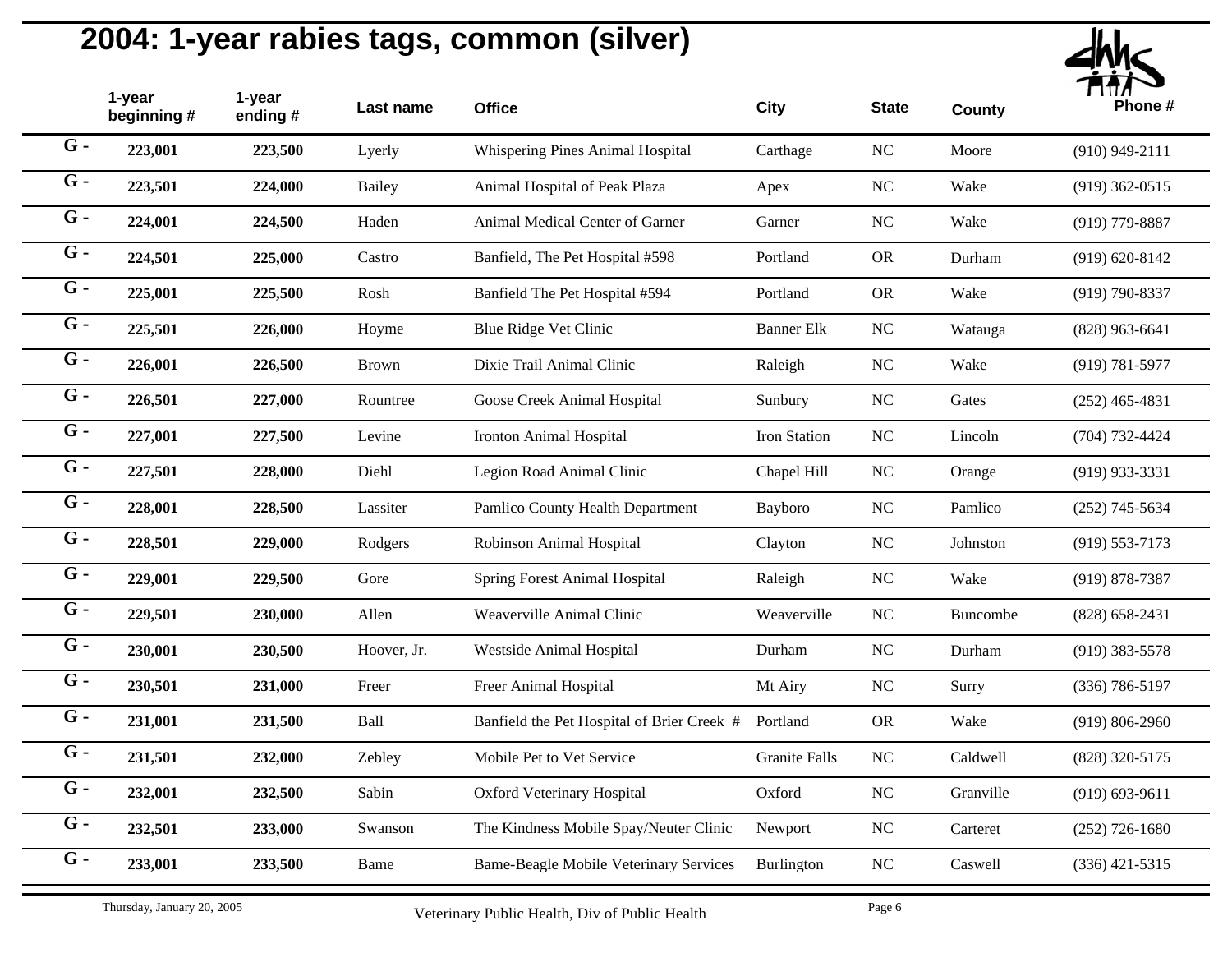

|       | 1-year<br>beginning # | 1-year<br>ending# | Last name      | <b>Office</b>                               | City          | <b>State</b> | <b>County</b>   | Phone #            |
|-------|-----------------------|-------------------|----------------|---------------------------------------------|---------------|--------------|-----------------|--------------------|
| $G -$ | 233,501               | 237,500           | Huggins        | United Animal Coalition - Guilford Anima    | Jamestown     | $\rm NC$     | Guilford        | $(336)$ 297-5020   |
| $G -$ | 237,501               | 240,500           | Shelton        | Shelton's Vet Clinic                        | Williamston   | NC           | Martin          | $(252)$ 792-2808   |
| $G -$ | 240,501               | 243,000           | Ward           | Seaside Animal Care                         | Calabash      | NC           | Brunswick       | $(910)$ 579-5550   |
| $G -$ | 243,001               | 245,000           | Hernandez      | Mills River Animal Clinic                   | Horse Shoe    | $\rm NC$     | Henderson       | $(828)$ 891-9685   |
| $G -$ | 245,001               | 247,000           |                | Granville County Animal Control/Shelter     | Oxford        | NC           | Granville       | $(919) 693 - 6749$ |
| $G -$ | 247,001               | 248,500           |                | Operation Catnip, Inc.                      | Raleigh       | NC           | Wake            | $(919)$ 779-7247   |
| $G -$ | 248,501               | 249,500           |                | <b>Madison County Animal Control</b>        | Marshall      | $\rm NC$     | Madison         | $(828) 649 - 3190$ |
| $G -$ | 249,501               | 250,500           | Gwynn          | West Hills Veterinary Centre                | Henderson     | $\rm NC$     | Vance           | $(252)$ 438-7163   |
| $G -$ | 250,501               | 251,500           | Stephens       | <b>Forsyth County Animal Control</b>        | Winston Salem | NC           | Forsyth         | $(336)$ 767-3945   |
| $G -$ | 251,501               | 252,000           | Houser         | Animal Center of Moore County               | Carthage      | $\rm NC$     | Moore           | $(910)$ 947-2858   |
| $G -$ | 252,001               | 252,500           |                | Pender County Animal Control                | <b>Burgaw</b> | NC           | Pender          | $(910)$ 259-1485   |
| $G -$ | 252,501               | 253,000           | Cutrell, ACO   | <b>Tyrrell County Animal Control</b>        | Columbia      | $\rm NC$     | Tyrrell         | $(252)$ 796-1667   |
| $G -$ | 253,001               | 253,500           |                | <b>Alexander County Animal Control</b>      | Taylorsville  | $\rm NC$     | Alexander       | $(828) 632 - 1199$ |
| $G -$ | 253,501               | 254,000           | <b>Brestle</b> | <b>Cashiers Highlands Humane Society</b>    | Cashiers      | NC           | Jackson         | (828) 743-5752     |
| $G -$ | 254,001               | 254,500           |                | <b>Jones County Health Department</b>       | Trenton       | $\rm NC$     | Jones           | $(252)$ 448-9111   |
| $G -$ | 254,501               | 258,500           | Blinn          | Charlotte-Mecklenburg Animal Control        | Charlotte     | $\rm NC$     | Mecklenburg     | $(704)$ 336-6695   |
| $G -$ | 258,501               | 261,500           | Longo          | Carolina Mobile Spay/Neuter Clinic          | Angier        | $\rm NC$     | Harnett         | $(919)$ 906-7730   |
| $G -$ | 261,501               | 264,000           | Wilkins        | Elon Animal Hospital                        | Elon          | $\rm NC$     | Alamance        | $(336) 584 - 3738$ |
| $G -$ | 264,001               | 266,000           | Schaffer       | <b>Alexander County Veterinary Services</b> | Taylorsville  | NC           | Alexander       | $(828) 632 - 8742$ |
| $G -$ | 266,001               | 268,000           | Beckworth      | Ashe Animal Clinic                          | Jefferson     | $\rm NC$     | Ashe            | $(336)$ 246-2341   |
| $G -$ | 268,001               | 270,000           | Young          | Asheville Humane Society                    | Asheville     | $\rm NC$     | <b>Buncombe</b> | $(828)$ 253-6807   |
|       |                       |                   |                |                                             |               |              |                 |                    |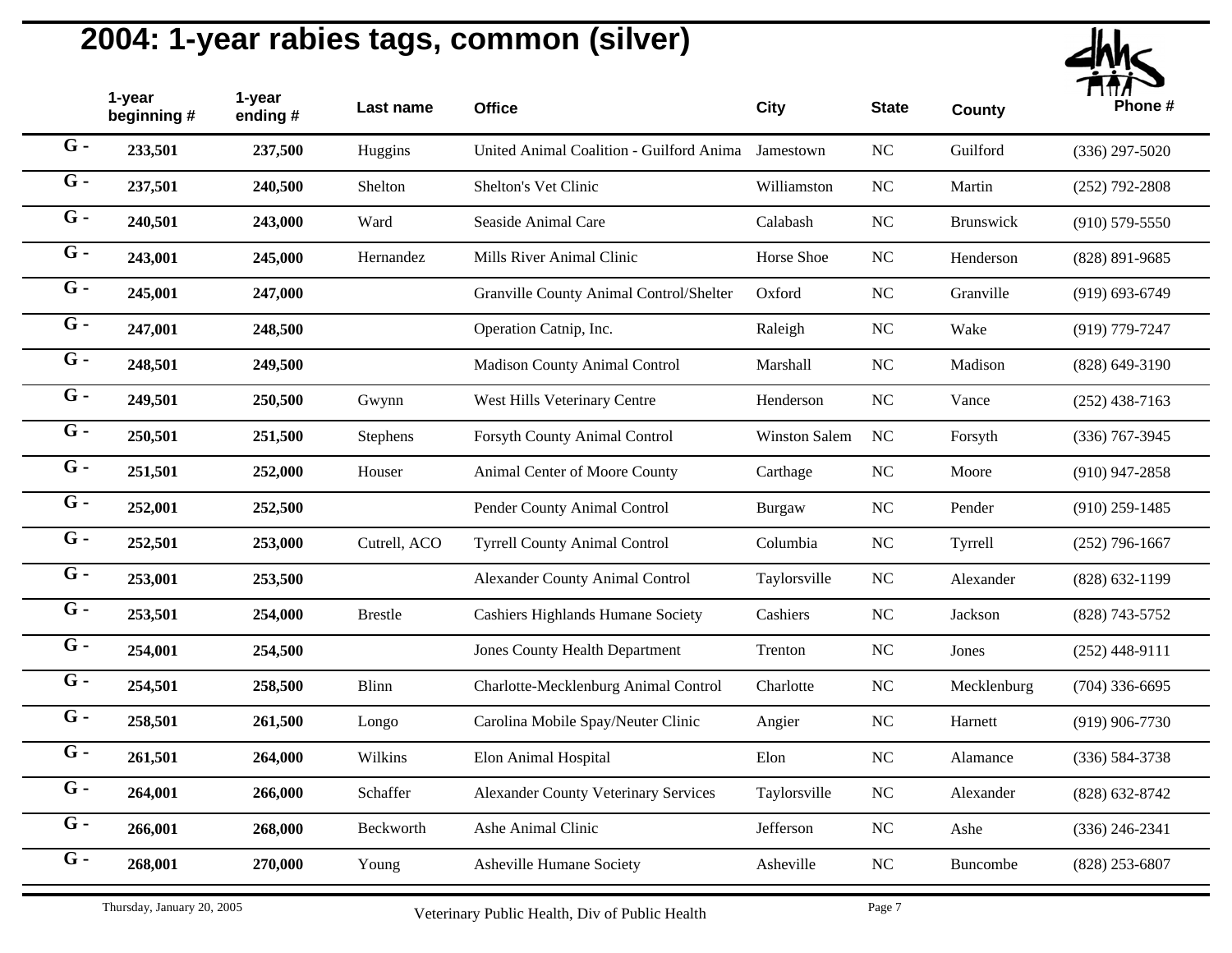

|       | 1-year<br>beginning # | 1-year<br>ending# | Last name    | <b>Office</b>                          | City              | <b>State</b> | <b>County</b> | Phone #            |
|-------|-----------------------|-------------------|--------------|----------------------------------------|-------------------|--------------|---------------|--------------------|
| $G -$ | 270,001               | 272,000           | Ferris       | <b>NCSU CVM Mobile Surgery</b>         | Raleigh           | $\rm NC$     | Wake          | $(919) 606 - 2752$ |
| $G -$ | 272,001               | 274,000           |              | Davidson County Health Department      | Lexington         | $\rm NC$     | Davidson      | $(336)$ 242-2810   |
| $G -$ | 274,001               | 275,500           | Hudson       | Animal Hospital of Kannapolis          | Kannapolis        | NC           | Rowan         | $(704)$ 938-4606   |
| $G -$ | 275,501               | 277,000           | Holt         | East Bend Animal Clinic                | East Bend         | $\rm NC$     | Yadkin        | $(336) 699 - 8344$ |
| $G -$ | 277,001               | 278,500           | Beldegreen   | <b>Stoney Creek Animal Hospital</b>    | Charlotte         | $\rm NC$     | Mecklenburg   | $(704)$ 717-0616   |
| $G -$ | 278,501               | 280,000           | Cristea      | Wellness Office & Prev Care            | Richlands         | NC           | Onslow        | $(910)$ 330-0481   |
| $G -$ | 280,001               | 281,500           | Ansede       | Ansede Animal Hospital                 | Raleigh           | $\rm NC$     | Wake          | $(919)$ 661-1515   |
| $G -$ | 281,501               | 283,000           | Lawrence     | Lake Country Animal Hospital           | Roanoke Rapids NC |              | Halifax       | $(252)$ 308-1882   |
| $G -$ | 283,001               | 284,500           | Lannon       | <b>Lannons Animal Hospital</b>         | Elizabeth City    | NC           | Pasquotank    | $(252)$ 335-7708   |
| $G -$ | 284,501               | 285,500           | Spindel      | Animal Ark Veterinary Hospital         | Clemmons          | $\rm NC$     | Forsyth       | (336) 778-2738     |
| $G -$ | 285,501               | 286,500           | Manchester   | Hayes Barton Animal Hospital           | Raleigh           | NC           | Wake          | $(919) 833 - 2666$ |
| $G -$ | 286,501               | 287,000           | Moore        | Animal Care Clinic                     | Concord           | $\rm NC$     | Cabarrus      | $(704)$ 786-6669   |
| $G -$ | 287,001               | 287,500           | Rubin        | Animal Health Care Center of Charlotte | Charlotte         | $\rm NC$     | Mecklenburg   | $(704)$ 392-3259   |
| $G -$ | 287,501               | 288,000           | Zimmerman    | Banfield The Pet Hospital #595         | Cary              | $\rm NC$     | Wake          | $(919) 858 - 8450$ |
| $G -$ | 288,001               | 288,500           | Whitley, Jr. | Berkeley Veterinary Clinic             | Goldsboro         | $\rm NC$     | Wayne         | $(919)$ 778-5398   |
| $G -$ | 288,501               | 289,000           | Evans        | <b>Boulevard Animal Hospital</b>       | Raleigh           | $\rm NC$     | Wake          | $(919) 828 - 7468$ |
| $G -$ | 289,001               | 289,500           | Krakowski    | Chatham Animal Hospital                | Cary              | $\rm NC$     | Wake          | $(919)$ 469-8114   |
| $G -$ | 289,501               | 290,000           | Schacht      | Commonwealth Animal Hospital           | Charlotte         | $\rm NC$     | Mecklenburg   | $(704)$ 370-0767   |
| $G -$ | 290,001               | 290,500           | Moisan       | Cozy Cat Veterinary Hospital           | Raleigh           | NC           | Wake          | $(919) 571 - 9007$ |
| $G -$ | 290,501               | 291,000           | Hanes        | Davis Lake Animal Hospital             | Charlotte         | $\rm NC$     | Mecklenburg   | $(704)$ 599-0405   |
| $G -$ | 291,001               | 291,500           | Langford     | Humane Society of Concord              | Concord           | NC           | Cabarrus      | $(704) 784 - 4434$ |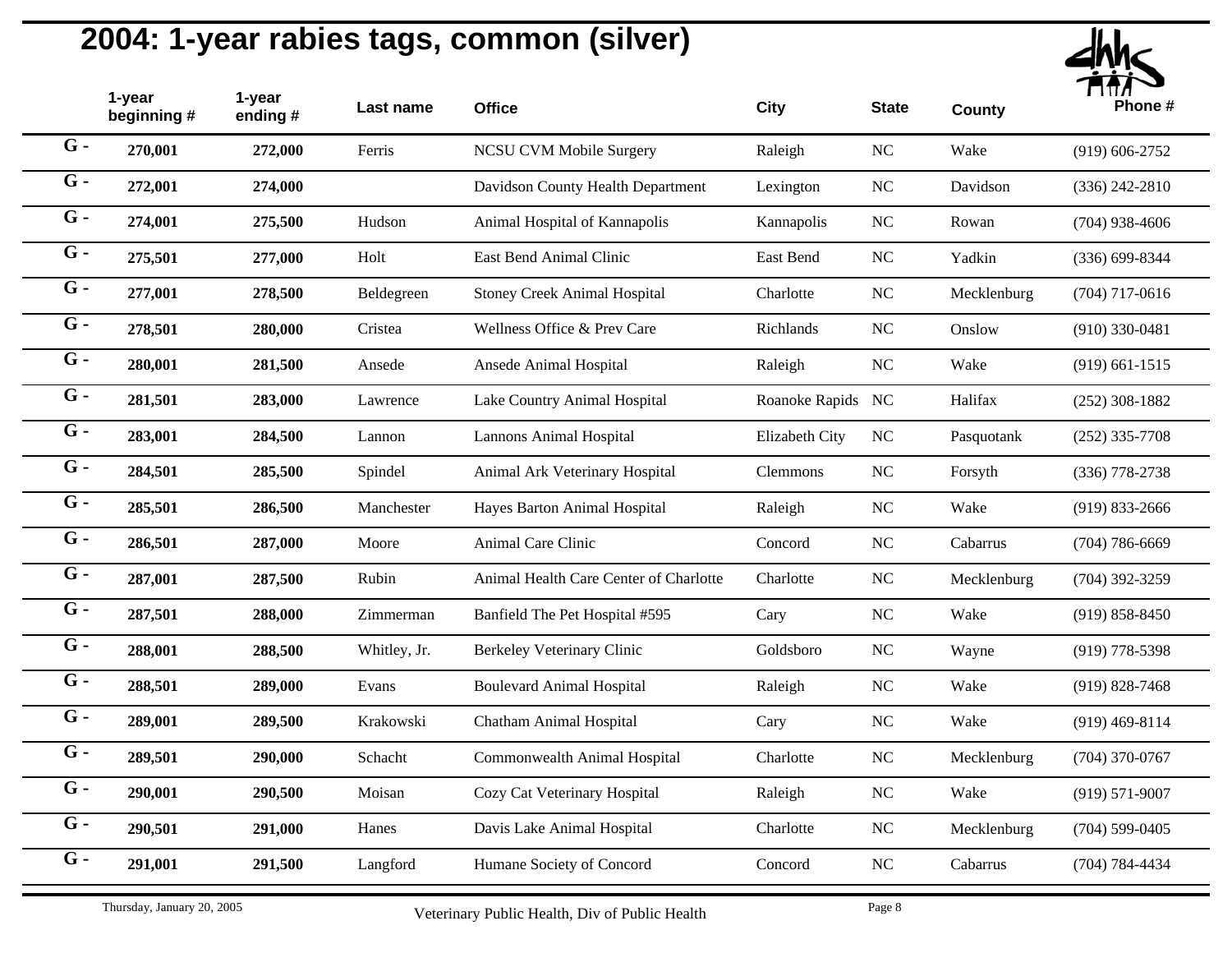

| 1-year<br>beginning# | 1-year<br>ending # | Last name        | <b>Office</b>                      | City                 | <b>State</b>   | <b>County</b> | Phone #            |
|----------------------|--------------------|------------------|------------------------------------|----------------------|----------------|---------------|--------------------|
| 291,501              | 292,000            | <b>Burroughs</b> | Knightdale Animal Hospital         | Knightdale           | NC             | Wake          | $(919)$ 261-8811   |
| 292,001              | 292,500            | Lloyd            | Live Oak Veterinary Hospital       | Beaufortq            | NC             | Carteret      | $(252) 504 - 2097$ |
| 292,501              | 293,000            | Greene           | McDowell Veterinary Clinic         | Marion               | $\rm NC$       | McDowell      | $(828) 652 - 8471$ |
| 293,001              | 293,500            | <b>Bird</b>      | Morehead Animal Hospital           | Morehead City        | <b>NC</b>      | Carteret      | $(252)$ 726-0181   |
| 293,501              | 294,000            | Allen            | Park Cedar Animal Hospital         | Charlotte            | NC             | Mecklenburg   | $(704) 541 - 3022$ |
| 294,001              | 294,500            | Harris           | Porters Neck Veterinary Hospital   | Wilmington           | NC             | New Hanover   | $(910) 686 - 6297$ |
| 294,501              | 295,000            | Duffy            | Raleigh Cat Clinic                 | Raleigh              | NC             | Wake          | $(919) 518 - 8013$ |
| 295,001              | 295,500            | Ridgeway         | Ridgeway Animal Clinic             | New Bern             | <b>NC</b>      | Craven        | $(252)$ 633-1204   |
| 295,501              | 296,000            | Pethick          | <b>SAFE Haven for Cats</b>         | Raleigh              | NC             | Wake          | $(919) 872 - 1128$ |
| 296,001              | 296,500            | Bowles           | <b>Stanly Animal Clinic</b>        | Albemarle            | NC             | Stanly        | $(704)$ 982-8611   |
| 296,501              | 297,000            | Armstrong        | <b>Weddington Animal Hospital</b>  | Matthews             | $\rm NC$       | Union         | $(704)$ 847-8466   |
| 297,001              | 297,500            | Ward             | 70 West Veterinary Hospital        | Havelock             | $\rm NC$       | Craven        | $(252)$ 447-9525   |
| 297,501              | 298,000            | Cumbus           | Greenwood Veterinary Hospital      | Durham               | NC             | Durham        | $(919) 544 - 8297$ |
| 298,001              | 298,500            | Lackey           | Avery Animal Hospital              | Newland              | NC             | Avery         | (828) 733-9810     |
| 298,501              | 300,300            | Darch            | North Wake Animal Hospital         | <b>Wake Forest</b>   | $\rm NC$       | Wake          | $(919) 556 - 1121$ |
| 300,301              | 302,000            | Jones            | Lenoir Veterinary Hospital         | Lenoir               | $\rm NC$       | Caldwell      | $(828)$ 728-6713   |
| 302,001              | 302,700            | Wilson           | <b>Bayleaf Veterinary Hospital</b> | Raleigh              | NC             | Wake          | $(919) 848 - 1926$ |
| 302,701              | 304,500            | Glenn            | Indian Trail Animal Hospital       | <b>Indian Trail</b>  | $\rm NC$       | Union         | $(704)$ 821-7040   |
| 304,501              | 305,200            | <b>Budd</b>      | Arendell Animal Hospital, P.A.     | Morehead City        | <b>NC</b>      | Carteret      | $(252)$ 726-4998   |
| 305,201              | 306,000            | Cotton           | Fuquay Veterinary Hospital         | Fuquay Varina        | <b>NC</b>      | Wake          | $(919) 552 - 7200$ |
| 306,001              | 307,200            | Glander          | Lake Hickory Vet Hospital          | <b>Granite Falls</b> | N <sub>C</sub> | Caldwell      | $(828)$ 396-7002   |
|                      |                    |                  |                                    |                      |                |               |                    |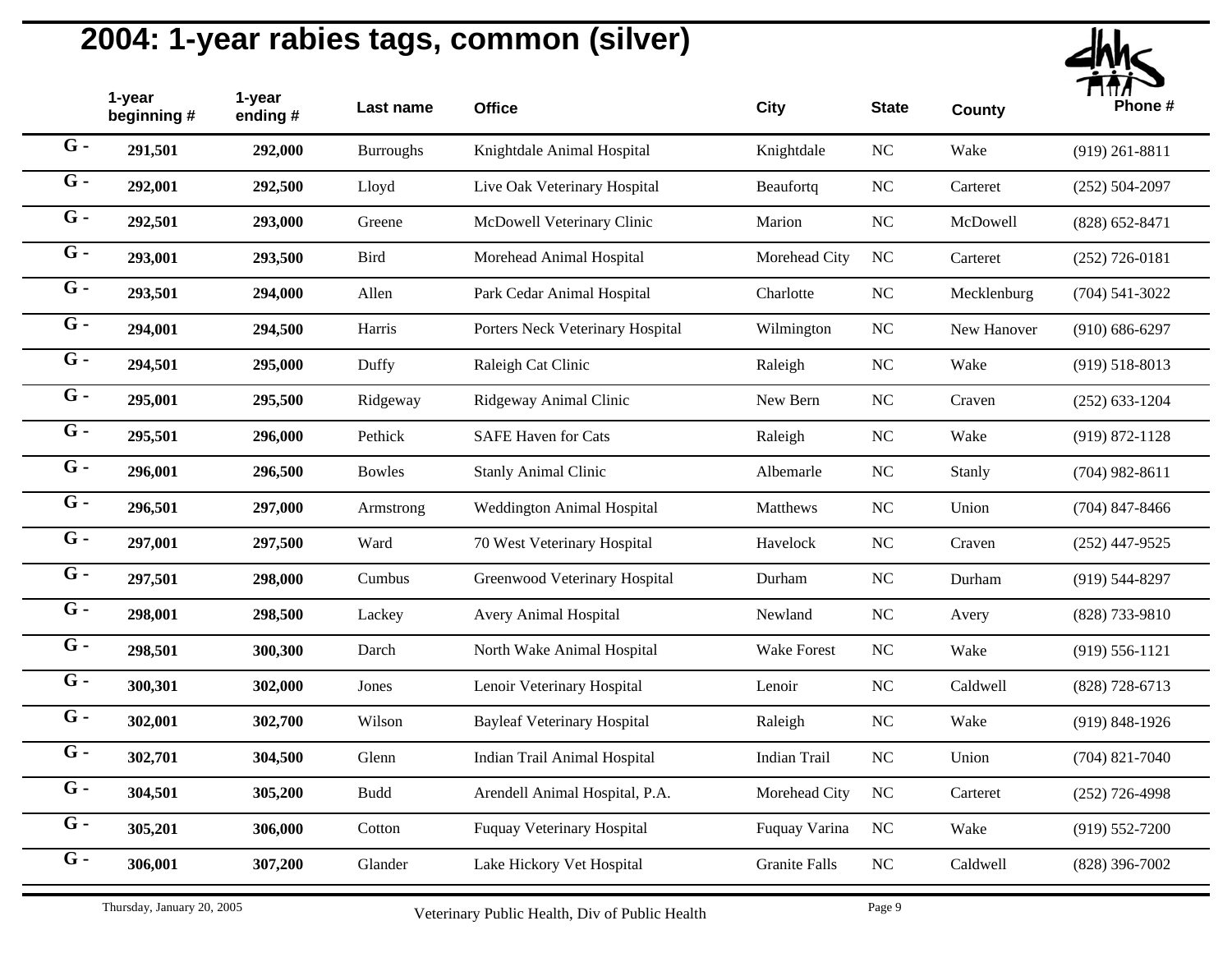

|       | 1-year<br>beginning # | 1-year<br>ending# | Last name      | <b>Office</b>                        | City               | <b>State</b> | <b>County</b>    | Phone #            |
|-------|-----------------------|-------------------|----------------|--------------------------------------|--------------------|--------------|------------------|--------------------|
| $G -$ | 307,201               | 308,400           | Brown          | Northampton County Health Department | Jackson            | $\rm NC$     | Northampton      | $(252) 534 - 5841$ |
| $G -$ | 308,401               | 309,000           | Gordon         | Oberlin Animal Hospital              | Raleigh            | $\rm NC$     | Wake             | $(919) 832 - 3107$ |
| $G -$ | 309,001               | 309,600           | Manning        | Wake Forest Animal Hospital          | <b>Wake Forest</b> | NC           | Wake             | $(919) 556 - 1000$ |
| $G -$ | 309,601               | 310,300           | Hombs          | <b>Atrium Animal Hospital</b>        | Charlotte          | $\rm NC$     | Mecklenburg      | $(704)$ 542-2000   |
| $G -$ | 310,301               | 311,000           | <b>Boston</b>  | Countryside Pet Hospital             | Conover            | $\rm NC$     | Catawba          | $(828)$ 465-7387   |
| $G -$ | 311,001               | 311,600           | <b>Bruce</b>   | Glenwood Animal Hospital             | Raleigh            | $\rm NC$     | Wake             | $(919) 783 - 7387$ |
| $G -$ | 311,601               | 312,200           | Puckett        | Greenock Farm Vet Hospital           | Midland            | $\rm NC$     | Cabarrus         | $(704)$ 455-3004   |
| $G -$ | 312,201               | 312,900           | Hight          | <b>Hight Veterinary Hospital</b>     | Charlotte          | NC           | Mecklenburg      | $(704)$ 595-9377   |
| $G -$ | 312,901               | 313,700           | Killough       | Long Animal Hospital                 | Charlotte          | $\rm NC$     | Mecklenburg      | $(704)$ 523-2996   |
| $G -$ | 313,701               | 314,900           | Tarkington     | Parkwood Animal Hospital             | Durham             | $\rm NC$     | Durha,           | $(919) 544 - 7711$ |
| $G -$ | 314,901               | 315,600           | Stamey         | River City Animal Hospital           | Elizabeth City     | NC           | Pasquotank       | $(252)$ 338-5040   |
| $G -$ | 315,601               | 316,400           | Jones          | VCA Durant Road Animal Hospital #489 | Raleigh            | NC           | Wake             | $(919)$ 847-5533   |
| $G -$ | 316,401               | 317,600           | Newlin         | Watauga Veterinary Hospital          | Boone              | $\rm NC$     | Watauga          | (828) 297-3300     |
| $G -$ | 317,601               | 318,400           | Hester, III    | All Creatures Animal Clinic          | Rolesville         | $\rm NC$     | Wake             | $(919) 554 - 2222$ |
| $G -$ | 318,401               | 319,000           | Wallace        | Banfield The Pet Hospital #1170      | Portland           | <b>OR</b>    | Wake             | (919) 771-2344     |
| $G -$ | 319,001               | 319,600           | <b>Bullock</b> | <b>Bullock Animal Clinic</b>         | New Bern           | $\rm NC$     | Craven           | $(252) 637 - 6161$ |
| $G -$ | 319,601               | 319,800           | <b>Bissell</b> | Charlotte Cat Clinic                 | Charlotte          | $\rm NC$     | Mecklenburg      | $(704)$ 375-7558   |
| $G -$ | 319,801               | 320,200           | Conness        | <b>Companion Animal Hospital</b>     | Shallotte          | $\rm NC$     | <b>Brunswick</b> | $(910)$ 754-7282   |
| $G -$ | 320,201               | 320,900           | Lowry          | Eastridge Animal Hospital            | Gastonia           | NC           | Gaston           | $(704) 869 - 9400$ |
| $G -$ | 320,901               | 321,200           | Hutsell        | Fairview Animal Hospital             | Fairview           | $\rm NC$     | <b>Buncombe</b>  | $(828) 628 - 3557$ |
| $G -$ | 321,201               | 321,500           | Schutz         | Foothills Mobile Veterinary Service  | Marion             | $\rm NC$     | McDowell         | $(828)$ 738-3883   |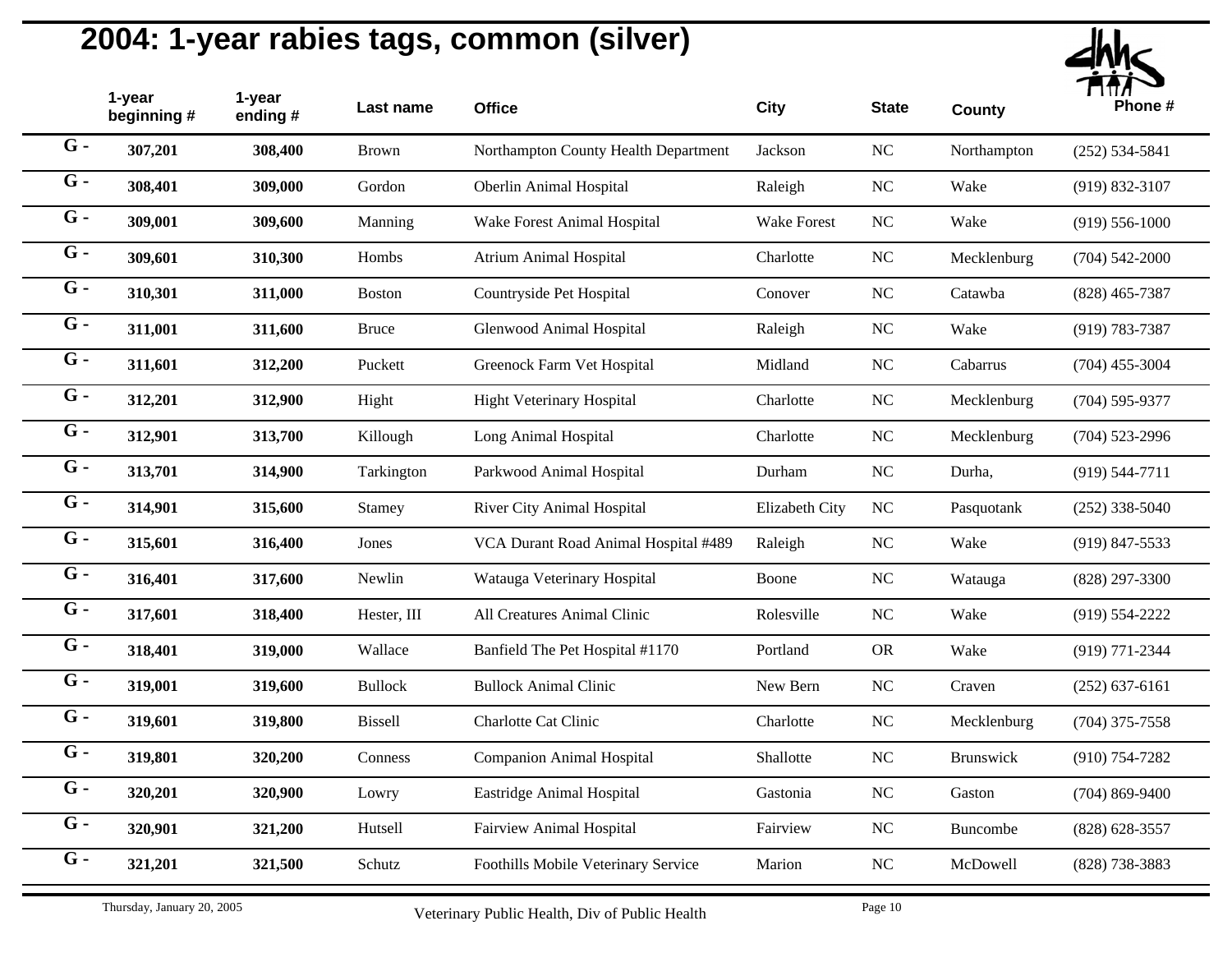

|       | 1-year<br>beginning # | 1-year<br>ending# | Last name        | <b>Office</b>                     | City        | <b>State</b> | <b>County</b> | Phone #            |
|-------|-----------------------|-------------------|------------------|-----------------------------------|-------------|--------------|---------------|--------------------|
| $G -$ | 321,501               | 321,800           | Fisher           | Veterinary House Calls of Hickory | Hickory     | $\rm NC$     | Catawba       | (828) 345-1998     |
| $G -$ | 321,801               | 322,100           | Covington        | Mitchell Mill Animal Hospital     | Raleigh     | $\rm NC$     | Wake          | $(919)$ 266-8177   |
| $G -$ | 322,101               | 325,700           | Guzman           | X-Way Road Animal Hospital        | Laurinburg  | $\rm NC$     | Scotland      | $(910)$ 276-5300   |
| $G -$ | 325,701               | 328,100           | Manning          | Pamlico Animal Hospital           | Washington  | $\rm NC$     | Beaufort      | $(252)$ 946-7978   |
| $G -$ | 328,101               | 329,900           | Beretich         | Vets for Pets                     | Dunn        | $\rm NC$     | Harnett       | $(910) 892 - 3540$ |
| $G -$ | 329,901               | 331,500           | Dozier           | Hickory Grove Animal Hospital     | Charlotte   | $\rm NC$     | Mecklenburg   | $(704) 544 - 6313$ |
| $G -$ | 331,501               | 332,900           | <b>Barnes</b>    | Topsail Animal Hospital           | Hampstead   | NC           | Pender        | $(910)$ 270-4401   |
| $G -$ | 332,901               | 334,200           | Inscoe           | Newton Veterinary Clinic          | Newton      | $\rm NC$     | Catawba       | $(828)$ 464-5020   |
| $G -$ | 334,201               | 335,400           | Coulthurst       | Banfield Pet Hospital #597        | Portland    | <b>OR</b>    | Wake          | $(919)$ 661-1926   |
| $G -$ | 335,401               | 336,300           | Pope             | Viewmont Animal Hospital          | Hickory     | $\rm NC$     | Catawba       | (828) 328-2448     |
| $G -$ | 336,301               | 337,200           | Dick             | Magnolia Animal Hospital          | Deland      | FL           | Wake          | $(919) 873 - 9190$ |
| $G -$ | 337,201               | 338,100           | Little           | Coddle Creek Animal Hospital      | Concord     | $\rm NC$     | Cabarrus      | $(704)$ 795-9005   |
| $G -$ | 338,101               | 339,000           | Mendoza          | <b>Stage Road Animal Hospital</b> | Angier      | $\rm NC$     | Harnett       | $(919) 639 - 3337$ |
| $G -$ | 339,001               | 339,800           | Lewis            | Falls Village Vet Hospital        | Raleigh     | NC           | Wake          | $(919) 847 - 0141$ |
| $G -$ | 339,801               | 340,600           | Beck             | Independence Veterinary Clinic    | Charlotte   | $\rm NC$     | Mecklenburg   | $(704)$ 841-1313   |
| $G -$ | 340,601               | 341,400           | Said             | Academy Veterinary Hospital       | Durham      | $\rm NC$     | Durham        | $(919) 688 - 6628$ |
| $G -$ | 341,401               | 342,200           | <b>Burroughs</b> | <b>Community Animal Hospital</b>  | Wendell     | $\rm NC$     | Wake          | $(919)$ 365-6302   |
| $G -$ | 342,201               | 343,000           | Wilhalf          | Just Cats Veterinary Hospital     | Wilmington  | $\rm NC$     | New Hanover   | $(910)$ 792-9996   |
| $G -$ | 343,001               | 343,800           | Stanbery         | Mitchell Veterinary Clinic        | Spruce Pine | $\rm NC$     | Mitchell      | $(828)$ 765-6039   |
| $G -$ | 343,801               | 344,600           | Williston        | Armstrong Animal Clinic           | Charlotte   | $\rm NC$     | Mecklenburg   | $(704)$ 334-1996   |
| $G -$ | 344,601               | 345,300           | Warren           | LakeCross Veterinary Hospital     | Davidson    | $\rm NC$     | Mecklenburg   | $(704)$ 948-6300   |
|       |                       |                   |                  |                                   |             |              |               |                    |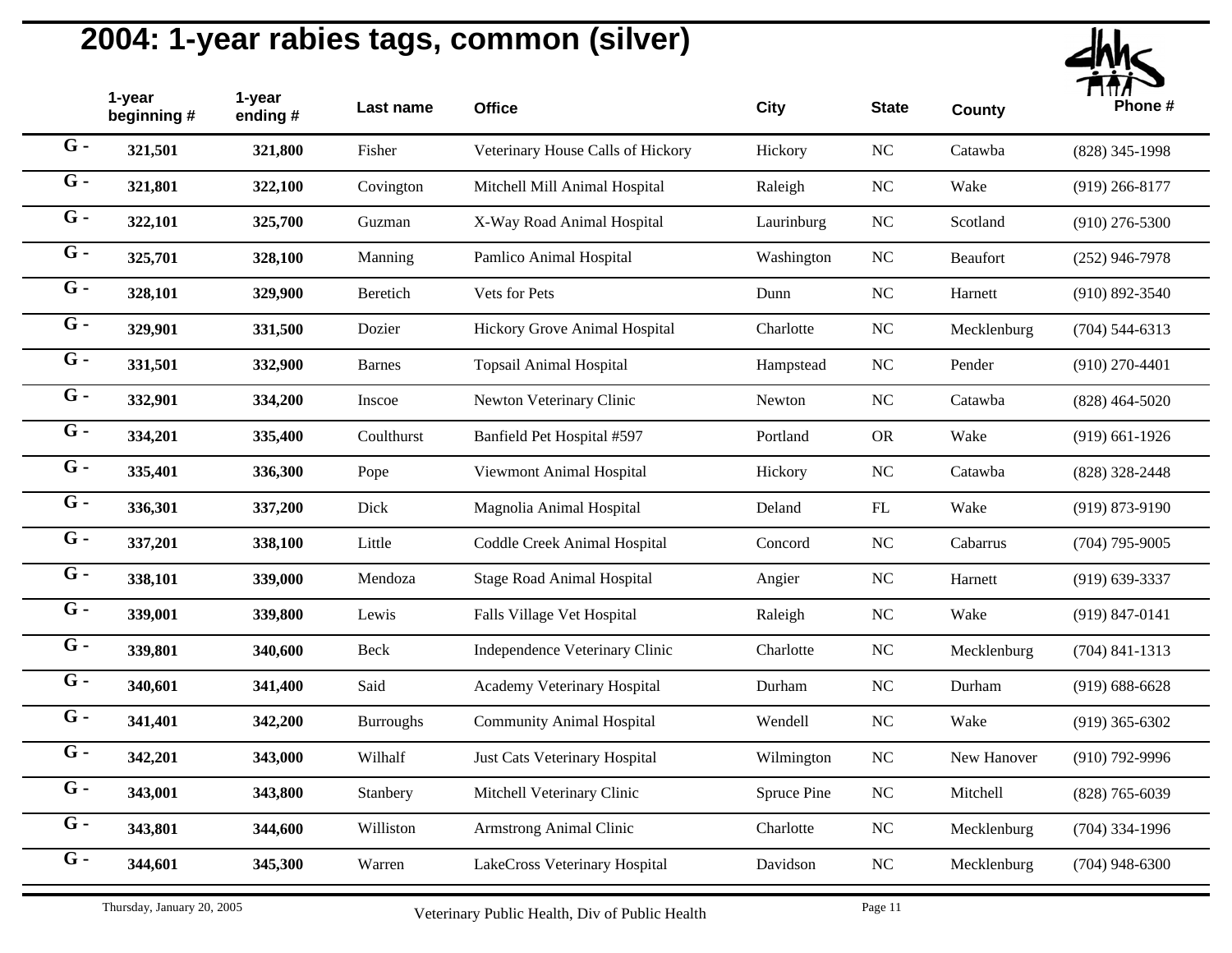

|                  | 1-year<br>beginning# | 1-year<br>ending # | Last name    | <b>Office</b>                            | City              | <b>State</b> | <b>County</b> | Phone #            |
|------------------|----------------------|--------------------|--------------|------------------------------------------|-------------------|--------------|---------------|--------------------|
| $G -$            | 345,301              | 346,000            | Mercer       | SouthPark Animal Hospital                | Charlotte         | NC           | Mecklenburg   | $(704)$ 523-3457   |
| $G -$            | 346,001              | 346,700            | Dalrymple    | Oak Grove Animal Hospital                | Durham            | NC           | Durham        | $(919) 598 - 0001$ |
| $G -$            | 346,701              | 347,400            | Mangum       | <b>Locust Animal Clinic</b>              | Locust            | $\rm NC$     | Stanly        | $(704) 888 - 6590$ |
| $G -$            | 347,401              | 348,100            | Gintis       | Lake Pine Animal Hospital                | Apex              | NC           | Wake          | $(919)$ 380-1157   |
| $G -$            | 348,101              | 348,800            | Grant        | Lake Wheeler Veterinary Hospital         | Raleigh           | <b>NC</b>    | Wake          | $(919) 829 - 5511$ |
| $G -$            | 348,801              | 349,500            |              | Wayne County Animal Control              | Goldsboro         | NC           | Wayne         | $(919) 731 - 1439$ |
| $G -$            | 349,501              | 350,200            | Sheegog, Jr. | <b>Onslow Animal Hospital</b>            | Jacksonville      | NC           | Onslow        | $(910)$ 347-1219   |
| $G -$            | 350,201              | 350,900            | Bonner       | North Wayne Animal Hospital              | Pikeville         | <b>NC</b>    | Wayne         | $(919)$ 242-6044   |
| $G -$            | 350,901              | 351,500            | Sauls, ACO   | <b>Orange County Animal Control</b>      | Hillsborough      | NC           | Orange        | $(919)$ 245-2081   |
| $G -$            | 351,501              | 352,100            | Powell       | Wellington Animal Hospital               | Cary              | $\rm NC$     | Wake          | $(919) 851 - 7475$ |
| $G -$            | 352,101              | 352,700            | Gintis       | Swift Creek Animal Hospital              | Raleigh           | NC           | Wake          | $(919) 851 - 8387$ |
| $G -$            | 352,701              | 353,300            | Truitt       | Midway Veterinary Clinic                 | <b>Bear Creek</b> | NC           | Chatham       | $(919)$ 837-2985   |
| $G -$            | 353,301              | 353,900            | Rodeffer     | Mebane Pet Clinic                        | Mebane            | $\rm NC$     | Alamance      | $(919)$ 304-5200   |
| $G -$            | 353,901              | 354,500            | Sigmon       | <b>Creature Comforts Animal Hospital</b> | Cary              | NC           | Wake          | $(919)$ 387-3435   |
| $G -$            | 354,501              | 354,900            | Cochrane     | VCA Cornerstone Animal Hospital          | Cary              | NC           | Wake          | $(919)$ 319-1555   |
| $G -$            | 354,901              | 355,300            | <b>Brown</b> | Piper Glen Animal Hospital               | Charlotte         | NC           | Mecklenburg   | $(704) 541 - 7171$ |
| $G -$            | 355,301              | 355,700            | Dalton, Jr.  | <b>Central Animal Hospital</b>           | Fayetteville      | NC           | Cumberland    | $(910)$ 484-5104   |
| $G -$            | 355,701              | 356,100            | Padfield     | Academy East Veterinary Hospital         | Fuquay Varina     | <b>NC</b>    | Wake          | $(919) 552 - 1040$ |
| $G -$            | 356,101              | 356,500            | Price, Jr.   | <b>Cumberland Animal Hospital</b>        | Fayetteville      | $\rm NC$     | Cumberland    | $(610)$ 822-3337   |
| $\overline{G}$ . | 356,501              | 356,900            | Fisher       | Fisher Veterinary Hospital               | Raleigh           | $\rm NC$     | Wake          | $(919) 790 - 0412$ |
| $G -$            | 356,901              | 357,300            | Horstman     | Woodlawn Animal Hospital                 | Charlotte         | $\rm NC$     | Mecklenburg   | $(704)$ 523-3576   |
|                  |                      |                    |              |                                          |                   |              |               |                    |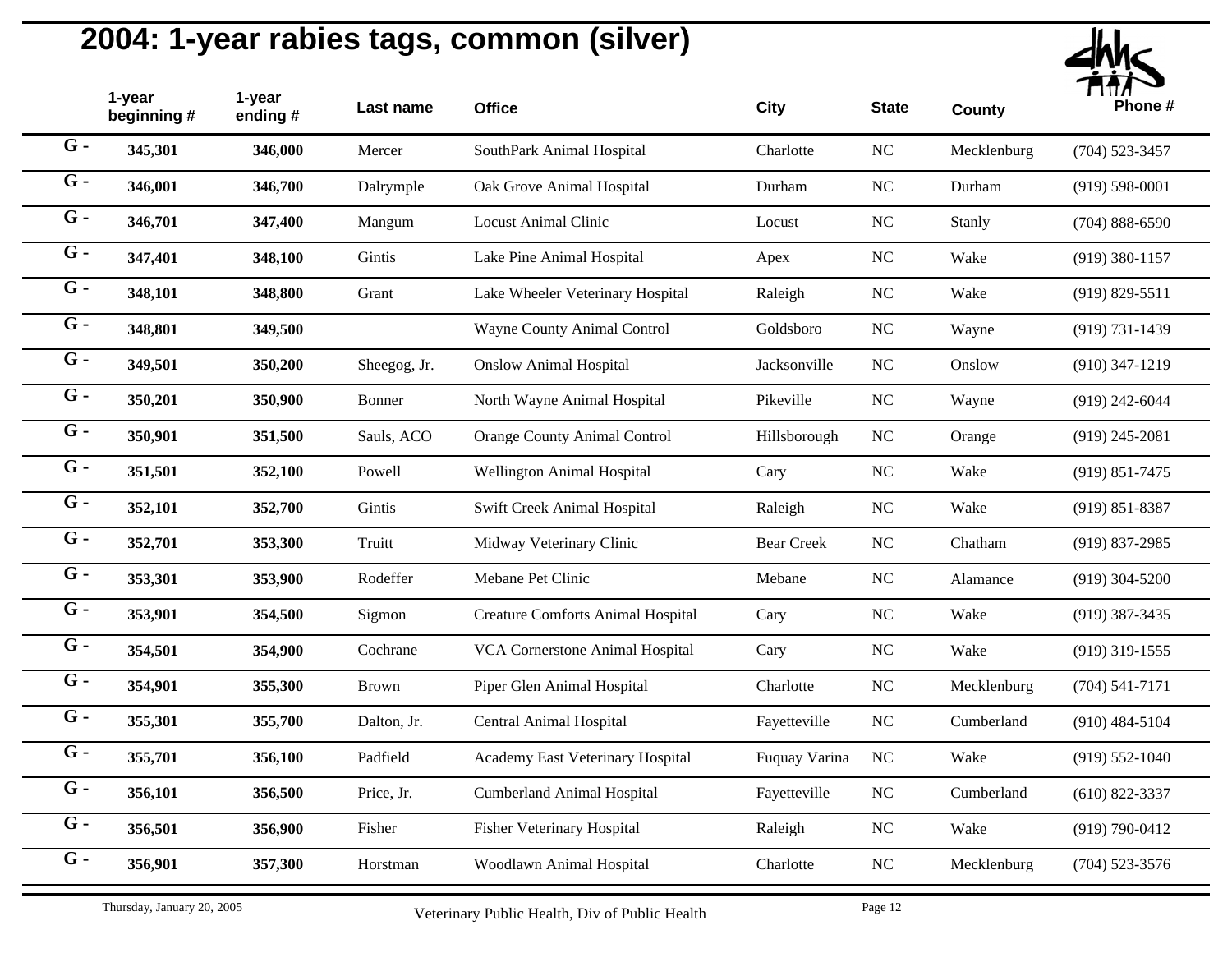

|                  | 1-year<br>beginning# | 1-year<br>ending # | Last name      | <b>Office</b>                          | <b>City</b>   | <b>State</b> | <b>County</b> | Phone #            |
|------------------|----------------------|--------------------|----------------|----------------------------------------|---------------|--------------|---------------|--------------------|
| $G -$            | 357,301              | 357,700            | Simmons        | <b>Butner Veterinary Clinic</b>        | <b>Butner</b> | <b>NC</b>    | Granville     | $(919) 575 - 6210$ |
| $G -$            | 357,701              | 358,100            | Metz           | Companion Animal Hospital of Wakefield | Raleigh       | NC           | Wake          | $(919)$ 488-5300   |
| $G -$            | 358,101              | 358,500            | Krakowski      | Green Level Animal Hospital            | Cary          | $_{\rm NC}$  | Wake          | $(919)$ 469-8114   |
| $G -$            | 358,501              | 358,900            | <b>Nicks</b>   | Nicks Veterinary Hospital              | Charlotte     | <b>NC</b>    | Mecklenburg   | $(704)$ 523-8015   |
| $G -$            | 358,901              | 359,300            | <b>Tysor</b>   | Chatham Veterinary Service             | Siler City    | <b>NC</b>    | Chatham       | $(919) 742 - 4441$ |
| $G -$            | 359,301              | 359,700            | <b>Bridges</b> | <b>Bridges Mobile Service</b>          | Grover        | NC           | Cleveland     | $(704)$ 937-3300   |
| $G -$            | 359,701              | 360,100            | Dienhart       | Hilltop Animal Hospital                | Fuquay Varina | NC           | Wake          | $(919) 552 - 5232$ |
| $\overline{G}$ - | 360,101              | 360,500            | Beagle         | <b>Burlington Animal Shelter</b>       | Haw River     | <b>NC</b>    | Alamance      | $(336) 578 - 1386$ |
| $G -$            | 360,501              | 360,800            | Sullivan       | Six Forks Animal Hospital              | Raleigh       | <b>NC</b>    | Wake          | $(919)$ 847-5854   |
| $G -$            | 360,801              | 361,100            | Thomann        | Mobile Vet Clinic                      | Charlotte     | NC           | Mecklenburg   | $(704)$ 522-0677   |
| $G -$            | 361,101              | 361,400            | Walker         | Armadale Animal Hospital               | Raleigh       | $_{\rm NC}$  | Wake          | (919) 847-1972     |
| $G -$            | 361,401              | 361,700            | McMahon        | <b>Burke Animal Clinic</b>             | Morganton     | <b>NC</b>    | <b>Burke</b>  | $(828)$ 437-0481   |
| $\overline{G}$ - | 361,701              | 362,000            | Vadala-Barbour | Crepe Myrtle Animal Hospital           | Angier        | <b>NC</b>    | Harnett       | $(919)$ 639-8387   |
| $G -$            | 362,001              | 362,300            | Snyder         | Hemlock Bluffs Animal Hospital         | Cary          | NC           | Wake          | $(919)$ 362-1223   |
| $G -$            | 362,301              | 362,600            | Jordan         | Animal Care Clinic                     | Laurinburg    | <b>NC</b>    | Scotland      | $(910)$ 277-7231   |
| $G -$            | 362,601              | 362,900            | Highsmith      | Animal Kingdom Veterinary Hospital     | Cary          | NC           | Wake          | $(919)$ 460-9111   |
| $G -$            | 362,901              | 363,200            | Scott          | Banfield The Pet Hospital #406         | Portland      | ${\sf OR}$   | Mecklenburg   | $(704)$ 847-7001   |
| $G -$            | 363,201              | 363,500            | Karl           | Falconbridge Animal Hospital           | Chapel Hill   | NC           | Durham        | $(919)$ 403-5591   |
| $\overline{G}$ - | 363,501              | 363,800            | Gemeinhardt    | Latitude 36 Veterinary Services        | Germanton     | $\rm NC$     | <b>Stokes</b> | $(336) 593 - 5422$ |
| $\overline{G}$ - | 363,801              | 364,100            | Nusbaum        | North College Road Animal Hospital     | Wilmington    | NC           | New Hanover   | $(910)$ 452-2273   |
| $G -$            | 364,101              | 364,400            | Huff           | <b>Plantation Animal Hospital</b>      | Clayton       | <b>NC</b>    | Johnston      | $(919)$ 359-9977   |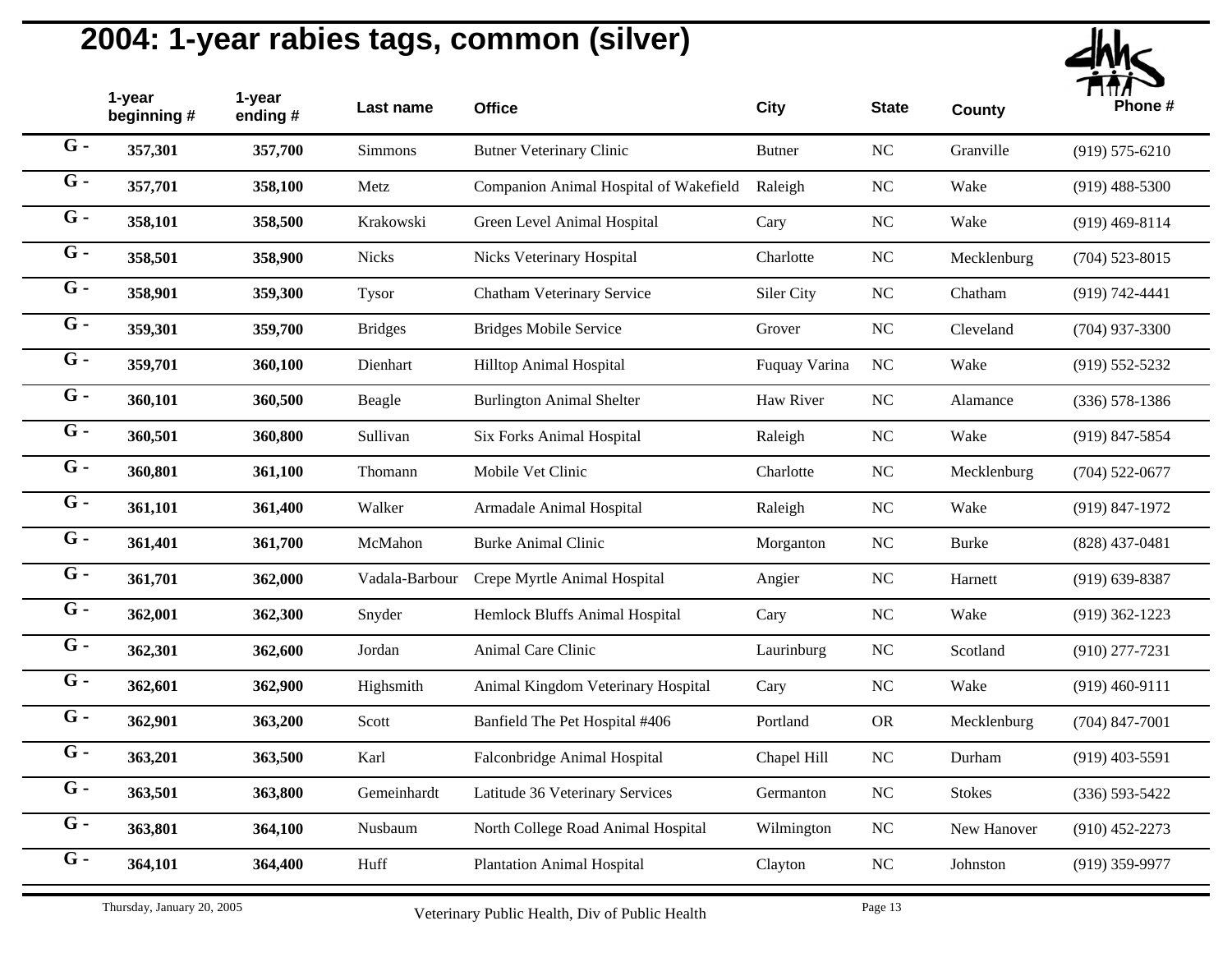

|                  | 1-year<br>beginning# | 1-year<br>ending # | Last name      | <b>Office</b>                         | City                 | <b>State</b> | <b>County</b> | Phone #            |
|------------------|----------------------|--------------------|----------------|---------------------------------------|----------------------|--------------|---------------|--------------------|
| $G -$            | 364,401              | 364,700            | Souder         | South Robeson Veterinary Clinic       | Fairmont             | $NC$         | Robeson       | $(910)$ 628-7178   |
| $G -$            | 364,701              | 365,000            | Queck          | The Carolinas Animal Hospital         | Charlotte            | $_{\rm NC}$  | Mecklenburg   | $(704)$ 588-9788   |
| $G -$            | 365,001              | 365,300            | Neunzig        | The Pet Hospital                      | <b>Bessemer City</b> | NC           | Gaston        | $(704)$ 629-5390   |
| $G -$            | 365,301              | 365,600            | Sewell         | <b>Crestview Veterinary Hospital</b>  | Marion               | $\rm NC$     | McDowell      | $(828)$ 659-2060   |
| $G -$            | 365,601              | 365,900            | Smith          | Second Chance Pet Adoptions           | Cary                 | $\rm NC$     | Wake          | (919) 779-3829     |
| $G -$            | 365,901              | 366,200            | Samson         | <b>Coastal Animal Hospital</b>        | Kitty Hawk           | NC           | Dare          | $(252)$ 261-3960   |
| $G -$            | 366,201              | 366,400            | Staten         | Pet-Vet-House Call                    | Raleigh              | $NC$         | Wake          | $(919) 676 - 3130$ |
| $G -$            | 366,401              | 366,600            | Smith          | Four Paws Animal Clinic               | Burlington           | NC           | Orange        | $(919)$ 942-1788   |
| $G -$            | 366,601              | 366,800            | <b>Bradler</b> | <b>Animal House Calls</b>             | Hampstead            | $NC$         | Pender        | $(910)$ 270-2010   |
| $G -$            | 366,801              | 367,000            | Amat           | Poplar Animal Hospital                | Concord              | $_{\rm NC}$  | Cabarrus      | $(704)$ 795-7200   |
| $\overline{G}$ . | 367,001              | 367,200            | <b>Bush</b>    | Veterinary Home Services              | Raleigh              | $\rm NC$     | Wake          | $(919)$ 847-2255   |
| $G -$            | 367,201              | 367,400            | Allred         | Allred's Mobile Veterinary Care       | Yadkinville          | $\rm NC$     | Yadkin        | $(336) 682 - 7107$ |
| $G -$            | 367,401              | 367,600            | White          | Catawba Heights Animal Hospital       | Belmont              | $_{\rm NC}$  | Gaston        | $(704)$ 827-0616   |
| $G -$            | 367,601              | 367,800            | Covington      | Oak Park Creedmoor Road Veterinary Ho | Raleigh              | $NC$         | Wake          | $(919) 781 - 0696$ |
| $G -$            | 367,801              | 368,000            | Weston         | Jordan Lake Animal Hospital           | Pittsboro            | $\rm NC$     | Chatham       | $(919) 542 - 5424$ |
| $G -$            | 368,001              | 368,200            | Davis          | Asheville Veterinary Housecalls       | Asheville            | $\rm NC$     | Buncombe      | $(828)$ 254-2221   |
| $G -$            | 368,201              | 368,400            | Graves         | Veterinary Housecalls/Mobile Care     | Charlotte            | $\rm NC$     | Mecklenburg   | $(704)$ 846-2648   |
| $G -$            | 368,401              | 368,600            | Nabel          | James Landing Vet Hospital            | Jamestown            | $\rm NC$     | Guilford      | $(336) 852 - 9800$ |
| $G -$            | 368,601              | 368,800            | Moore          | All Creatures Pet Hospital            | Stanley              | $\rm NC$     | Gaston        | $(704)$ 263-1366   |
| $G -$            | 368,801              | 369,000            | O'Malley       | E & B Veterinary Services             | Warrenton            | $NC$         | Warren        | $(252)$ 257-0737   |
| $G -$            | 369,001              | 369,200            | Heron          | Flat River Veterinary Hospital        | Linville Falls       | NC           | Durham        | $(919)$ 477-4210   |
|                  |                      |                    |                |                                       |                      |              |               |                    |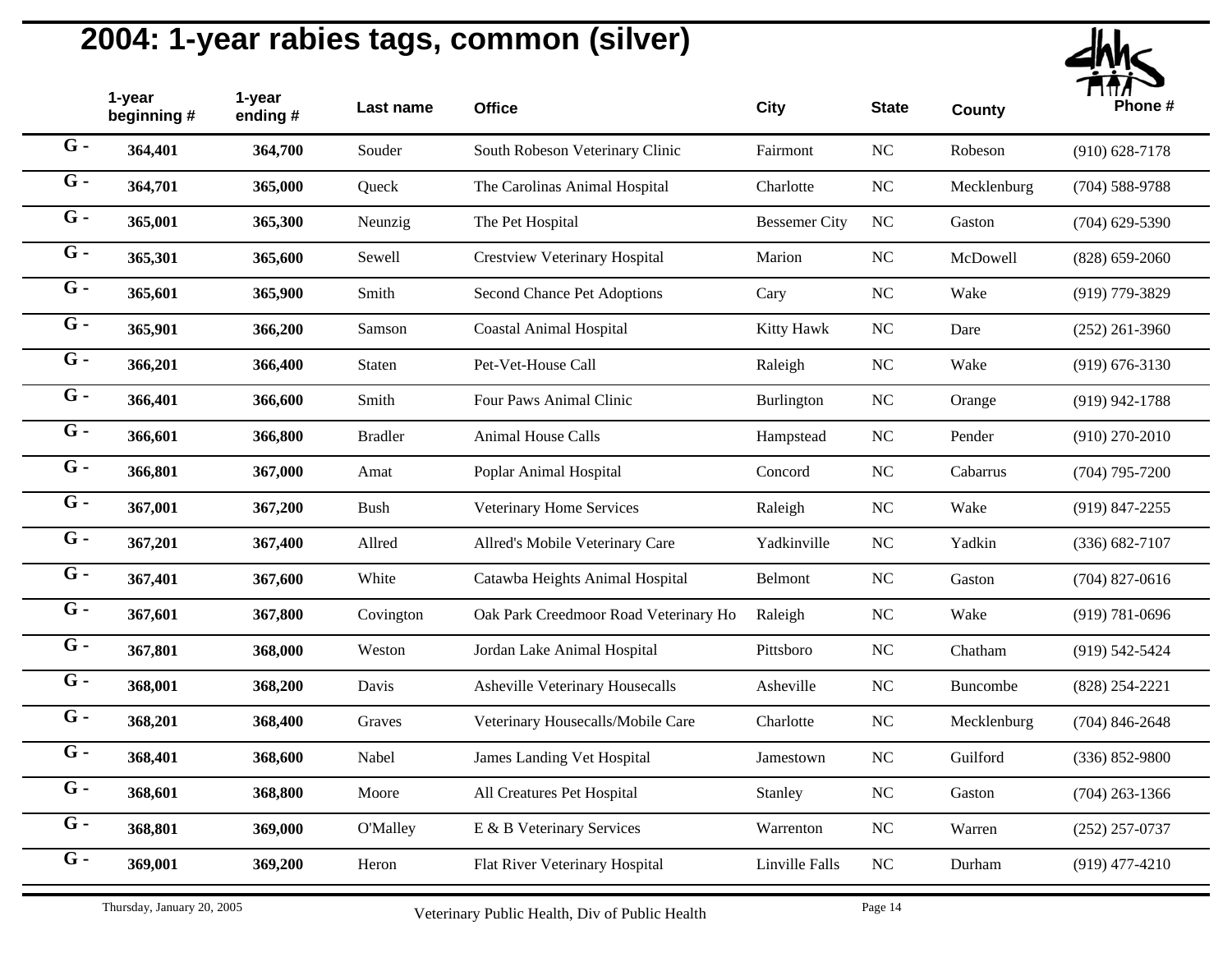

|                  | 1-year<br>beginning# | 1-year<br>ending # | Last name      | <b>Office</b>                             | <b>City</b>          | <b>State</b> | <b>County</b> | Phone #            |
|------------------|----------------------|--------------------|----------------|-------------------------------------------|----------------------|--------------|---------------|--------------------|
| $G -$            | 369,201              | 369,400            | Ipock          | <b>Institute Veterinary Service</b>       | LaGrange             | $\rm NC$     | Lenoir        | $(252) 566 - 5041$ |
| $G -$            | 369,401              | 369,600            | Gardner        | Large Animal Medicine & Surgery           | Salisbury            | NC           | Rowan         | $(704)$ 637-0546   |
| $G -$            | 369,601              | 369,800            | Miller         | Miller Animal Hospital                    | Matthews             | $_{\rm NC}$  | Mecklenburg   | $(704)$ 847-0224   |
| $G -$            | 369,801              | 370,000            | Pearson        | Mountain Laurel Mobile                    | Lenoir               | $_{\rm NC}$  | Caldwell      | $(828)$ 758-7860   |
| $G -$            | 370,001              | 370,200            | Windram        | New Hope Animal Hospital                  | Durham               | NC           | Durham        | $(919)$ 490-2000   |
| $G -$            | 370,201              | 370,400            | O'Hara         | O'Hara Veterinary Clinic                  | Charlotte            | NC           | Mecklenburg   | $(704)$ 372-2537   |
| $\overline{G}$ . | 370,401              | 370,600            | Scotton        | Southeast Community Animal Hospital       | Greensboro           | $\rm NC$     | Guilford      | $(336) 674 - 1002$ |
| $G -$            | 370,601              | 370,800            | <b>Simmons</b> | Springs Road Animal Hospital              | Hickory              | $\rm NC$     | Catawba       | $(828)$ 256-2151   |
| $G -$            | 370,801              | 371,000            | Gill           | Wilkinson Animal Hospital                 | Gastonia             | $\rm NC$     | Gastonq       | $(704)$ 824-9876   |
| $G -$            | 371,001              | 371,200            | Hamrick        | Lexington Large Animal                    | Lexington            | $_{\rm NC}$  | Davidson      | $(336)$ 787-4901   |
| $G -$            | 371,201              | 371,400            | Samuels        | All Walks of Life                         | <b>Willow Spring</b> | $\rm NC$     | Wake          | $(919) 567 - 2965$ |
| $\overline{G}$ - | 371,401              | 371,600            | Boyd           | Boyd's Animal Clinic                      | Havelock             | NC           | Craven        | $(252)$ 447-4018   |
| $G -$            | 371,601              | 371,700            | Spencer        | Dickson Animal Clinic                     | Gastonia             | $_{\rm NC}$  | Gaston        | $(704)$ 824-9160   |
| $G -$            | 371,701              | 371,800            | Lattimore      | House Call Practice for Pets              | Raleigh              | NC           | Wake          | $(919) 874 - 7406$ |
| $G -$            | 371,801              | 371,900            | <b>Bulluck</b> | <b>Eastern Equine Veterinary Services</b> | Farmville            | $_{\rm NC}$  | Greene        | $(252)$ 753-3162   |
| $G -$            | 371,901              | 372,000            | Bush           | Dr. Kate's Mobile Veterinary Practice     | Raleigh              | NC           | Wake          | $(919) 832 - 2000$ |
| $G -$            | 372,001              | 372,100            | Cardenas       | 3H Veterinary Services                    | Cary                 | NC           | Wake          | $(919)$ 380-1687   |
| $G -$            | 372,101              | 372,200            | <b>Sifers</b>  | After Hours Small Animal Emergency Cli    | Raleigh              | NC           | Wake          | $(919) 781 - 5147$ |
| $\overline{G}$ - | 372,201              | 372,300            | Chappell       | After Hours Veterinary Emergency Clinic   | Greensboro           | NC           | Guilford      | $(336) 851 - 1990$ |
| $\overline{G}$ - | 372,301              | 372,400            | Moser          | <b>Animal Medical Center</b>              | Danville             | <b>VA</b>    | <b>VA</b>     | $(434)$ 793-6477   |
| $G -$            | 372,401              | 372,500            | Edmunds        | Animal Medical Clinic of South Boston     | South Boston         | <b>VA</b>    | <b>VA</b>     | $(434) 575 - 0034$ |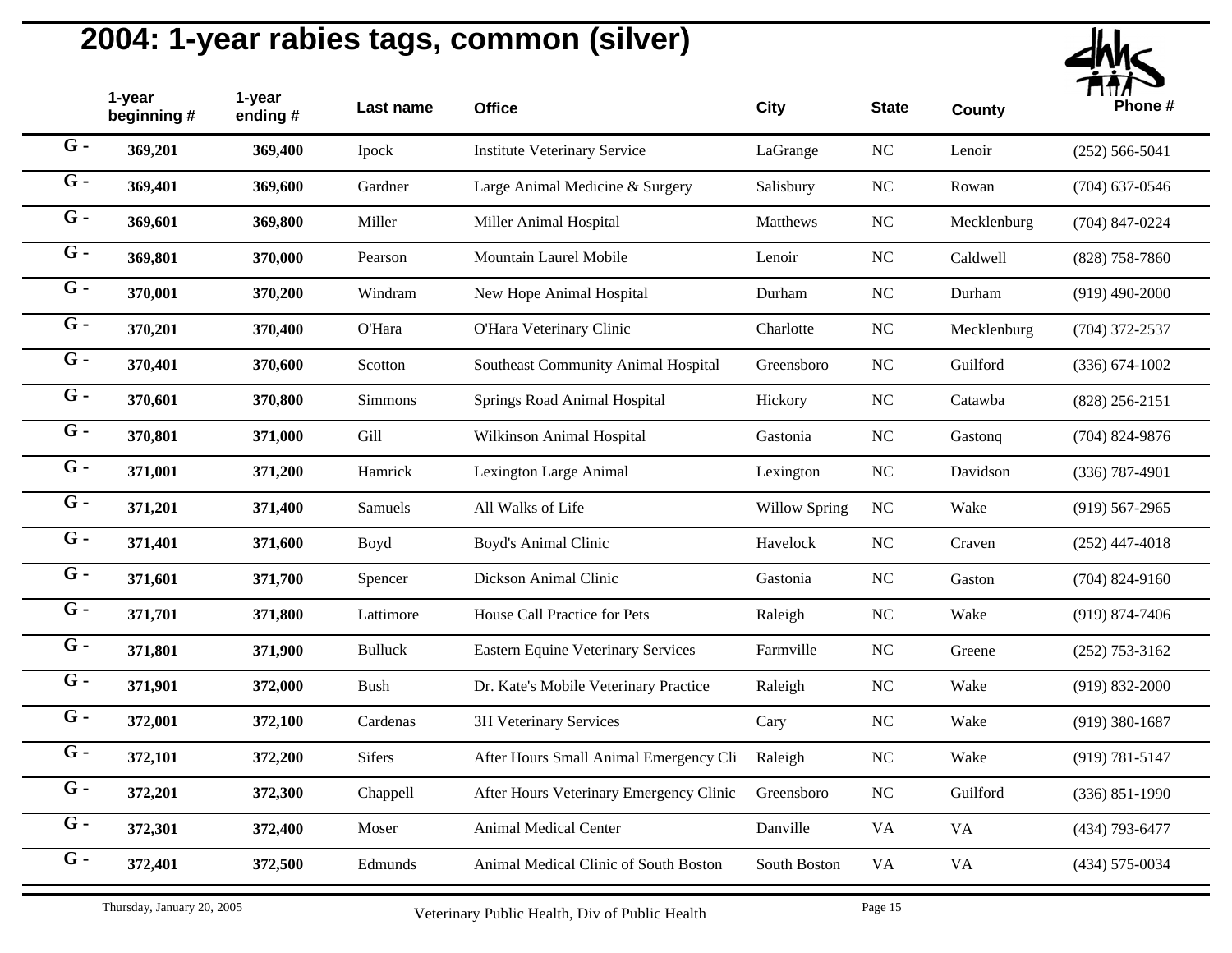

|                  | 1-year<br>beginning# | 1-year<br>ending # | Last name    | <b>Office</b>                           | <b>City</b>           | <b>State</b> | <b>County</b> | Phone #            |
|------------------|----------------------|--------------------|--------------|-----------------------------------------|-----------------------|--------------|---------------|--------------------|
| $G -$            | 372,501              | 372,600            | Dutterer     | Applewood Veterinary Hospital, P.A.     | Dallas                | $\rm NC$     | Gaston        | $(704)$ 922-0532   |
| $G -$            | 372,601              | 372,700            | Uhlinger     | Brandywine Equine Clinic                | Apex                  | <b>NC</b>    | Chatham       | $(919)$ 362-1345   |
| $G -$            | 372,701              | 372,800            | Scott        | <b>Brentwood Veterinary Center</b>      | Wilson                | NC           | Wilson        | $(252)$ 243-6252   |
| $G -$            | 372,801              | 372,900            | Pearman      | Carolina Cat Clinic                     | Gastonia              | $\rm NC$     | Gaston        | $(704)$ 865-5554   |
| $G -$            | 372,901              | 373,000            | <b>Bass</b>  | Carolina Veterinary Specialists         | Huntersville          | $_{\rm NC}$  | Mecklenburg   | $(704)$ 949-1100   |
| $G -$            | 373,001              | 373,100            | Dahl, Jr.    | Clarksville Vet Clinic                  | Clarksville           | <b>VA</b>    | <b>VA</b>     | $(434)$ 374-0166   |
| $G -$            | 373,101              | 373,200            | Morton       | Elizabethtown Veterinary Hospital       | Clarkton              | $_{\rm NC}$  | Bladen        | $(910) 862 - 3000$ |
| $\overline{G}$ - | 373,201              | 373,300            | Suggs        | <b>Gaston Veterinary Hospital</b>       | Gastonia              | NC           | Gaston        | $(704) 864 - 5739$ |
| $G -$            | 373,301              | 373,400            | Brazzell     | Healing Springs Animal Hospital         | Galax                 | <b>VA</b>    | <b>VA</b>     | $(276)$ 236-5103   |
| $G -$            | 373,401              | 373,500            | Parks        | Large Animal Health Services, Inc.      | Asheboro              | $_{\rm NC}$  | Randolph      | $(336) 629 - 8910$ |
| $G -$            | 373,501              | 373,600            | Lineberger   | Lineberger Veterinary Hospital          | Gastonia              | $_{\rm NC}$  | Gaston        | $(704)$ 824-8451   |
| $\overline{G}$ - | 373,601              | 373,700            | Turner       |                                         | Benson                | NC           | Johnston      | $(910)$ 596-5725   |
| $G -$            | 373,701              | 373,800            | <b>Boles</b> | Mobile Veterinary Care                  | Charlotte             | $\rm NC$     | Mecklenburg   | $(704)$ 849-9557   |
| $G -$            | 373,801              | 373,900            | Smith        | Mt. Herman Animal Clinic                | Danville              | <b>VA</b>    | <b>VA</b>     | $(434) 886 - 2499$ |
| $G -$            | 373,901              | 374,000            | Fish         | NCSU - CVM - Lab Animal Resources       | Raleigh               | <b>NC</b>    | Wake          | $(919)$ 513-6340   |
| $G -$            | 374,001              | 374,100            | Dimond       | Oriental Pet Clinic                     | Oriental              | $\rm NC$     | Pamlico       | $(252)$ 249-2775   |
| $G -$            | 374,101              | 374,200            | Marshall     | Paws & Claws Mobile Vet                 | Huntersville          | $\rm NC$     | Mecklenburg   | $(704)$ 779-4200   |
| $G -$            | 374,201              | 374,300            | Kirkman      |                                         | Siler City            | $\rm NC$     | Chatham       | $(919) 742 - 5500$ |
| $G -$            | 374,301              | 374,400            | Hamilton     | Southern Pines Equine Associates        | <b>Southern Pines</b> | $_{\rm NC}$  | Moore         | $(910)$ 692-8640   |
| $G -$            | 374,401              | 374,500            | Blackwelder  | Statesville Bovine/Equine Clinic        | Statesvilleq          | $_{\rm NC}$  | Iredell       | $(704)$ 873-1743   |
| $G -$            | 374,501              | 374,600            | Konvalinka   | Triangle Pet Emergency Treatment Servic | Durham                | NC           | Durham        | $(919)$ 489-0615   |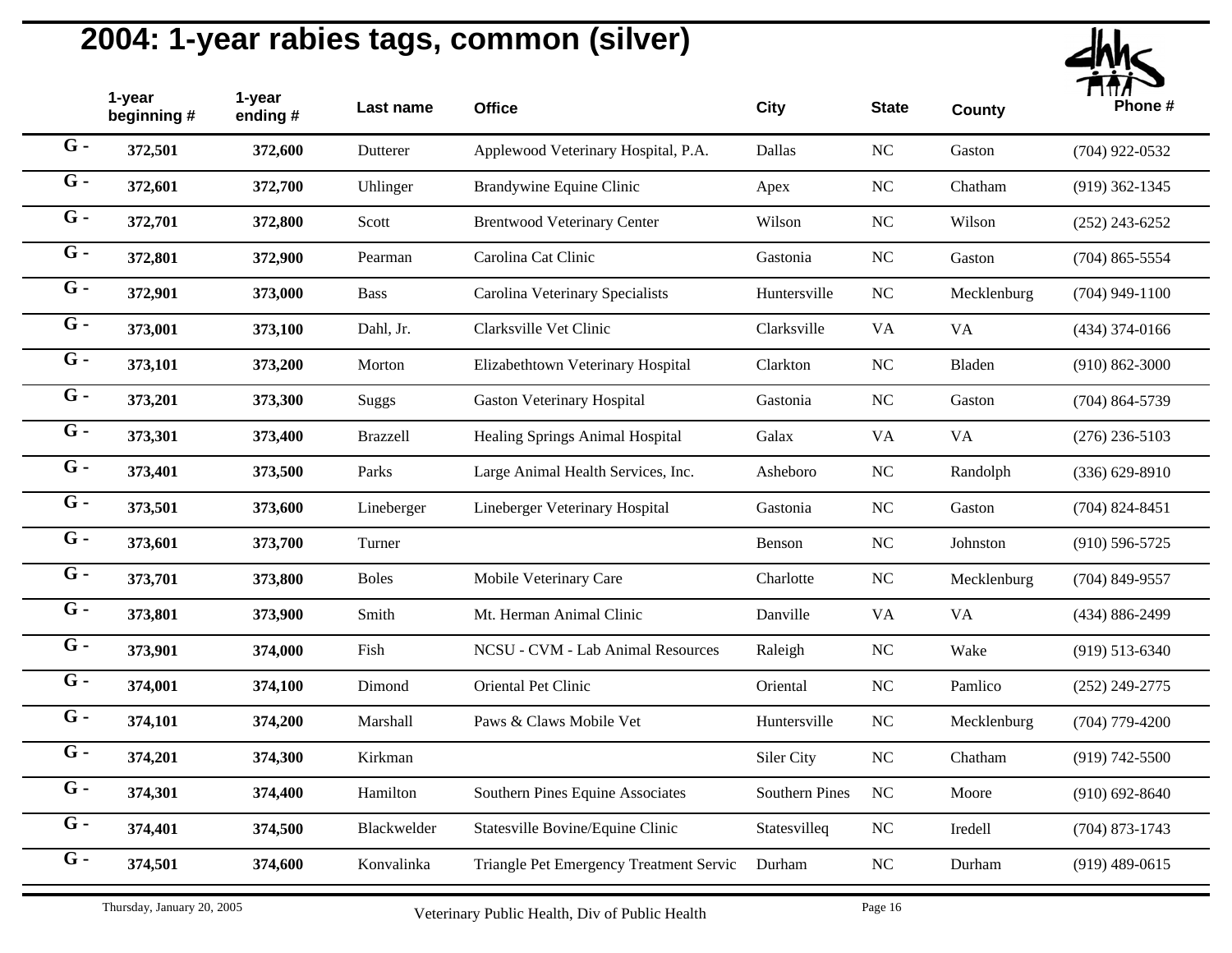

|       | 1-year<br>beginning # | 1-year<br>ending # | Last name     | <b>Office</b>                                    | City                  | <b>State</b> | <b>County</b> | Phone #            |
|-------|-----------------------|--------------------|---------------|--------------------------------------------------|-----------------------|--------------|---------------|--------------------|
| $G -$ | 374,601               | 374,700            | Corbin        | Veterinary Hospital of Pleasant Garden           | Greensboro            | $NC$         | Guilford      | $(336) 676 - 8387$ |
| $G -$ | 374,701               | 374,800            | Federhart     | Whispering Waters Animal Care                    | Boone                 | $_{\rm NC}$  | Watauga       | $(828)$ 264-8077   |
| $G -$ | 374,801               | 374,900            | Haskins       | Bar None Mobile Veterinary Services              | Apex                  | $\rm NC$     | Wake          | $(919)$ 772-9400   |
| $G -$ | 374,901               | 375,000            | Phillips      | Phillips Animal Medical Hospital                 | Gastonia              | $\rm NC$     | Gaston        | $(704)$ 867-3514   |
| $G -$ | 375,001               | 375,100            | McCashin      | Carolina Equine Clinic                           | <b>Southern Pines</b> | NC           | Moore         | $(910)$ 692-8680   |
| $G -$ | 375,101               | 375,200            | Wright        |                                                  | Eden                  | $NC$         | Rockingham    | $(336) 623 - 9260$ |
| $G -$ | 375,201               | 375,300            | <b>Byrd</b>   | <b>Byrd Mobile Equine</b>                        | <b>Southern Pines</b> | $_{\rm NC}$  | Moore         | $(910) 603 - 1031$ |
| $G -$ | 375,301               | 375,400            | Jones         | <b>Livestock Veterinary Services</b>             | Kinston               | NC           | Lenoir        | $(252) 527 - 4960$ |
| $G -$ | 375,401               | 375,500            | Gochnauer     | Large Animal Vet Service                         | Cornelius             | $NC$         | Mecklenburg   | $(704)$ 895-8820   |
| $G -$ | 375,501               | 375,600            | Turner        |                                                  | Benson                | NC           | Johnston      | $(910)$ 596-5725   |
| $G -$ | 375,601               | 375,700            | Teeter        | Veterinary HomeCare, Inc.                        | Gastonia              | $\rm NC$     | Gaston        | $(704)$ 854-6487   |
| $G -$ | 375,701               | 375,800            | Bellinger     | UNC - Chapel Hill                                | Chapel Hill           | $NC$         | Orange        | $(919)$ 966-2906   |
| $G -$ | 375,801               | 375,900            | <b>Shanks</b> | Shanks Mobile Vet Clinic                         | Hickory               | $_{\rm NC}$  | Catawba       | $(828)$ 381-1341   |
| $G -$ | 375,901               | 376,000            | Holmes        | Holmes Mobile Veterinary Service                 | Valle Crucis          | $\rm NC$     | Watauga       | $(828)$ 266-3959   |
| $G -$ | 376,001               | 376,100            | Close         | Close Calls                                      | Raleigh               | NC           | Wake          | $(919) 749 - 3590$ |
| $G -$ | 376,101               | 377,700            |               | Greene, Jr., Dire Caldwell County Animal Control | Lenoir                | $\rm NC$     | Caldwell      | $(828)$ 757-8625   |
| $G -$ | 377,701               | 378,900            | Tice          | Cat Clinic of Cary                               | Cary                  | $NC$         | Wake          | $(919)$ 469-9000   |
| $G -$ | 378,901               | 380,100            |               | Macon County Health Dept. Env. Health            | Franklin              | $NC$         | Macon         | $(828)$ 349-2490   |
| $G -$ | 380,101               | 381,000            |               | Durham County Animal Control                     | Durham                | $_{\rm NC}$  | Durham        | $(919) 560 - 0630$ |
| $G -$ | 381,001               | 381,300            | Smith         | Greene County Health Department                  | Snow Hill             | $\rm NC$     | Greene        | $(252)$ 747-8183   |
| $G -$ | 381,301               | 381,600            |               | Vance County Animal Control                      | Henderson             | $\rm NC$     | Vance         | $(252)$ 492-3136   |
|       |                       |                    |               |                                                  |                       |              |               |                    |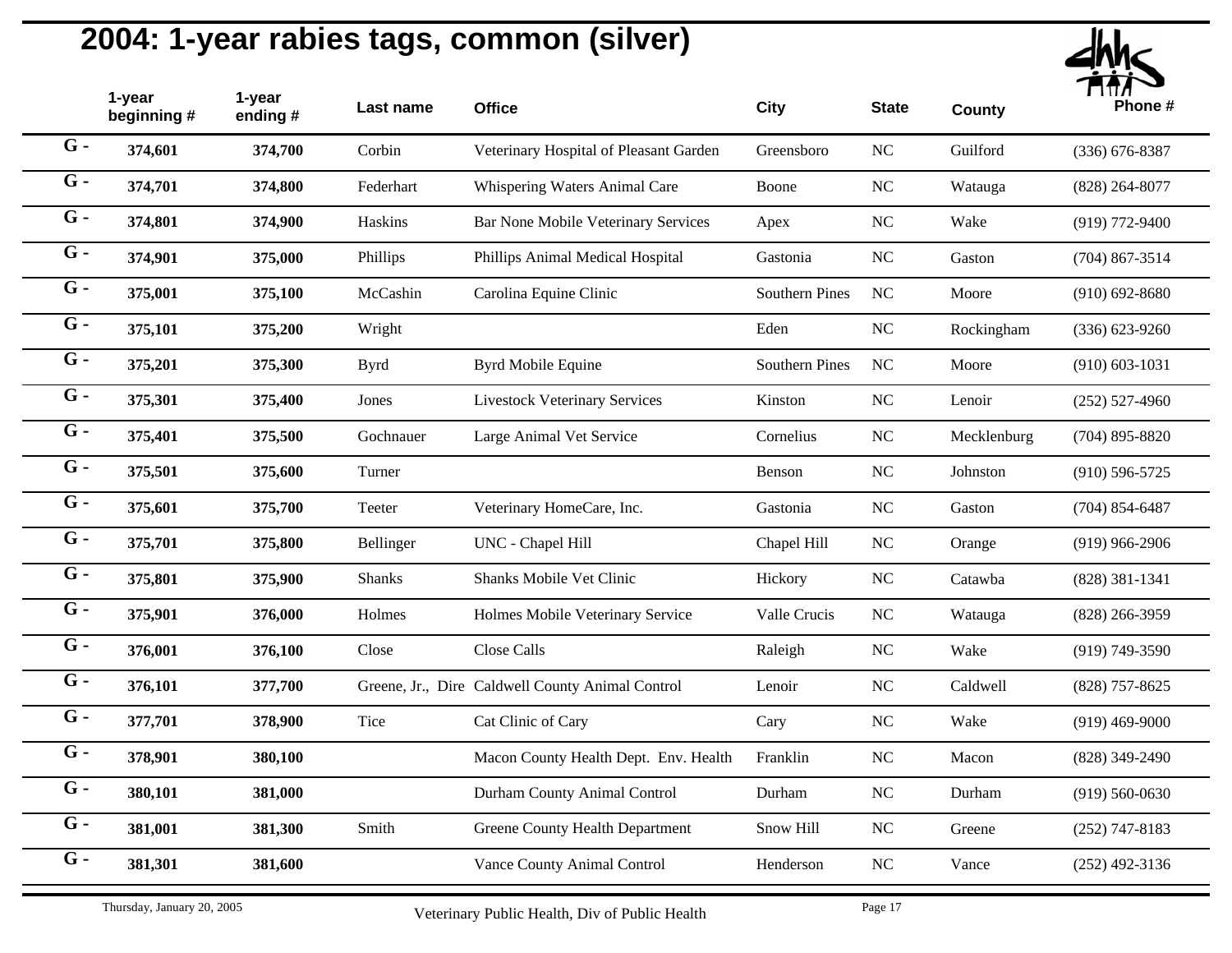

|       | 1-year<br>beginning# | 1-year<br>ending # | Last name    | <b>Office</b>                           | City                 | <b>State</b> | <b>County</b> | Phone #            |
|-------|----------------------|--------------------|--------------|-----------------------------------------|----------------------|--------------|---------------|--------------------|
| $G -$ | 381,601              | 381,900            | Ackerman     | Andrews Veterinary Hospital             | Andrews              | $NC$         | Cherokee      | $(828)$ 321-3316   |
| $G -$ | 381,901              | 382,200            | Stephens     | Forsyth Humane Society                  | <b>Winston Salem</b> | NC           | Forsyth       | $(336)$ 721-1303   |
| $G -$ | 382,201              | 382,400            | Heinz        | Cabarrus Pets Society, Inc.             | Concord              | NC           | Cabarrus      | $(704)$ 932-2364   |
| $G -$ | 382,401              | 382,600            | Cooper       | <b>Currituck Humane Society</b>         | Maple                | $\rm NC$     | Currituck     | $(252)$ 453-6807   |
| $G -$ | 382,601              | 382,800            | Ansede       | Town of Garner Animal Control           | Garner               | $_{\rm NC}$  | Wake          | $(919) 661 - 1515$ |
| $G -$ | 382,801              | 383,000            | Johnson      | Avian & Exotic Animal Care              | Raleigh              | $\rm NC$     | Wake          | $(919) 844 - 9166$ |
| $G -$ | 383,001              | 383,100            |              | <b>Stokes County Animal Control</b>     | Germanton            | NC           | <b>Stokes</b> | $(336)$ 994-2788   |
| $G -$ | 383,101              | 383,200            | Branton, CRV | <b>Town of Matthews Animal Control</b>  | Matthews             | $\rm NC$     | Mecklenburg   | $(704)$ 847-3644   |
| $G -$ | 383,201              | 383,300            |              | Wilkes County Animal Control            | Wilkesboro           | NC           | Wilkes        | $(336)$ 903-7688   |
| $G -$ | 383,301              | 383,400            |              | Franklin County Health Department       | Louisburg            | $_{\rm NC}$  | Franklin      | $(919)$ 496-8110   |
| $G -$ | 383,401              | 383,500            | Nealey       | <b>Equine Express</b>                   | New Bern             | $\rm NC$     | Craven        | $(252) 670 - 1110$ |
| $G -$ | 383,501              | 384,500            | Murray       | Parker Veterinary Hospital              | Charlotte            | $\rm NC$     | Mecklenburg   | $(704)$ 399-8304   |
| $G -$ | 384,501              | 384,600            | Hite         | Nature Veterinary Center, Inc.          | South Hill           | <b>VA</b>    | VA            | $(434)$ 447-3553   |
| $G -$ | 384,601              | 384,700            | Jordan       | Large Animal Veterinary Services        | Siler City           | NC           | Chatham       | $(919)$ 663-5996   |
| $G -$ | 384,701              | 385,700            | Upshaw, Jr.  | <b>Burlington Road Animal Hospital</b>  | Greensboro           | $\rm NC$     | Guilford      | $(336)$ 375-3939   |
| $G -$ | 385,701              | 385,800            | Thompson     | Thompson Animal Hospital                | Wingate              | $\rm NC$     | Union         | $(704)$ 283-5942   |
| $G -$ | 385,801              | 388,800            | Engen        | SPCA of Wake County                     | Raleigh              | $\rm NC$     | Wake          | $(919) 772 - 2326$ |
| $G -$ | 388,801              | 389,200            | Keel         | Animal Hospital of Pitt County          | Greenville           | $\rm NC$     | Pitt          | $(252)$ 756-0148   |
| $G -$ | 389,201              | 390,000            | Rodeffer     | Piedmont Veterinary Clinic              | Mebane               | $\rm NC$     | Orange        | $(919) 732 - 2569$ |
| $G -$ | 390,001              | 394,000            | Schneider    | Camp Lejeune Veterinary Treatment Facil | Tarawa Terrace       | NC           | Onslow        | $(910)$ 450-1607   |
| $G -$ | 394,001              | 395,500            | Arnold       | Harmony Heights Animal Hospital         | Yadkinville          | NC           | Yadkin        | $(336)$ 679-8818   |
|       |                      |                    |              |                                         |                      |              |               |                    |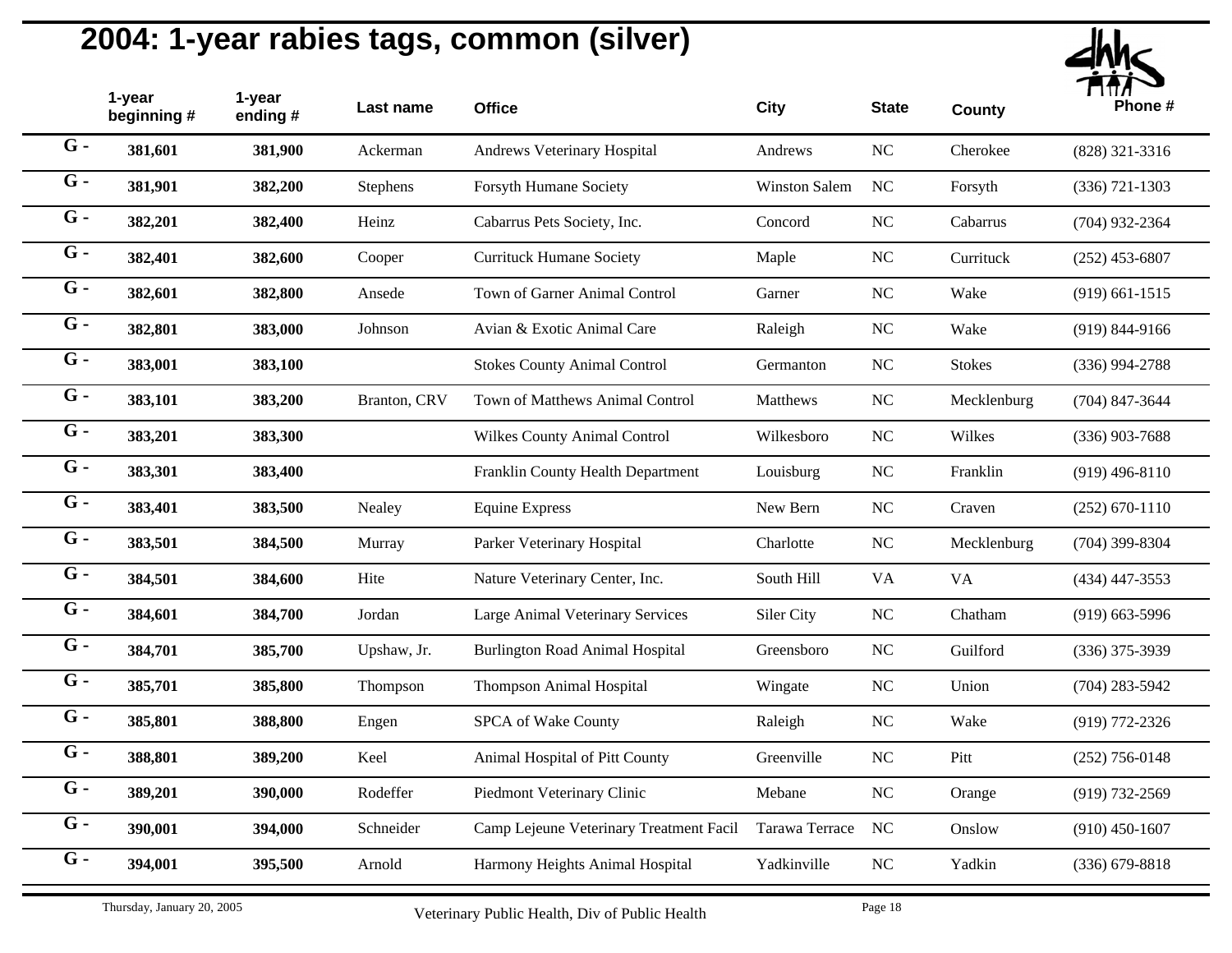

|       | 1-year<br>beginning # | 1-year<br>ending# | Last name    | <b>Office</b>                           | City          | <b>State</b>     | <b>County</b> | Phone #            |
|-------|-----------------------|-------------------|--------------|-----------------------------------------|---------------|------------------|---------------|--------------------|
| $G -$ | 395,501               | 395,600           | Cotton       | Ambassador Animal Hospital              | Greensboro    | $\rm NC$         | Guilford      | $(336)$ 379-1227   |
| $G -$ | 395,601               | 397,100           | Swanson      | The Kindness Mobile Spay/Neuter Clinic  | Newport       | $\rm NC$         | Carteret      | $(252)$ 726-1680   |
| $G -$ | 397,101               | 398,300           | Meyer        | Neuse River Veterinary Hospital         | Wendell       | NC               | Wake          | $(919)$ 365-9001   |
| $G -$ | 398,301               | 398,500           | White        | Caring Hearts Animal Hospital           | Matthews      | $\rm NC$         | Union         | $(704)$ 568-8123   |
| $G -$ | 398,501               | 399,100           | McGuire      | Archdale Animal Hospital                | Charlotte     | $\rm NC$         | Mecklenburg   | $(704)$ 552-2333   |
| $G -$ | 399,101               | 399,700           | Johnson, Jr. | Animal Hospital of Beulaville           | Beulaville    | NC               | Duplin        | $(910)$ 298-8188   |
| $G -$ | 399,701               | 400,000           | Souder       | South Robeson Veterinary Clinic         | Fairmont      | NC               | Robeson       | $(910)$ 628-7178   |
| $G -$ | 400,001               | 401,000           | Stih         | Animal Hospital in Whiteville           | Whiteville    | $\rm NC$         | Columbus      | $(910) 642 - 3221$ |
| $G -$ | 401,001               | 401,500           | Stewart      | Stewart's Mountain View Animal Hospital | Spruce Pine   | $\rm NC$         | Mitchell      | $(828)$ 765-7059   |
| $G -$ | 401,501               | 402,000           | Fulton       | Pleasant Garden Animal Hospital         | Greensboro    | $\rm NC$         | Guilford      | $(336)$ 273-9659   |
| $G -$ | 403,501               | 405,000           | Meyers       | Durham County Animal Shelter            | Durham        | $\rm NC$         | Durham        | $(919) 560 - 0640$ |
| $G -$ | 405,001               | 405,100           | Rogers       | Rogers Veterinary Hospital              | Siler City    | NC               | Chatham       | $(919) 742 - 3646$ |
| $G -$ | 405,101               | 405,300           | Russell      | Western Wake Veterinary Service         | Apex          | $\rm NC$         | Wake          | $(919)$ 362-1344   |
| $G -$ | 405,301               | 407,300           | Marais       | <b>Foothills Animal Clinic</b>          | Rutherfordton | NC               | Rutherford    | $(828)$ 248-2168   |
| $G -$ | 407,301               | 408,000           | Sheegog, Jr. | All Pets Animal Hospital                | Jacksonville  | $\rm NC$         | Onslow        | $(910)$ 327-1100   |
| $G -$ | 408,001               | 408,500           | Smith        | Spay Neuter on Wheels                   | Cary          | $\rm NC$         | Wake          | $(919)$ 481-6655   |
| $G -$ | 408,501               | 409,000           | McMillian    | Banfield the Pet Hospital #411          | Portland      | <b>OR</b>        | Forsyth       | $(336)$ 765-8339   |
| $G -$ | 409,001               | 410,000           | Aderhold     | VCA Apex Veterinary Hospital            | Apex          | $\rm NC$         | Wake          | $(919)$ 362-8878   |
| $G -$ | 410,001               | 410,300           | Robertson    | Roxboro Road Veterinary Hospital        | Durham        | $_{\mathrm{NC}}$ | Durham        | $(919)$ 477-9711   |
| $G -$ | 410,301               | 410,400           | Concannon    | Veterinary Specialty Hospital           | Cary          | $\rm NC$         | Wake          | $(919)$ 233-4911   |
| $G -$ | 410,401               | 410,700           | Marks        | <b>Brawley Animal Hospital</b>          | Cornelius     | $\rm NC$         | Iredell       | $(704)$ 892-2319   |
|       |                       |                   |              |                                         |               |                  |               |                    |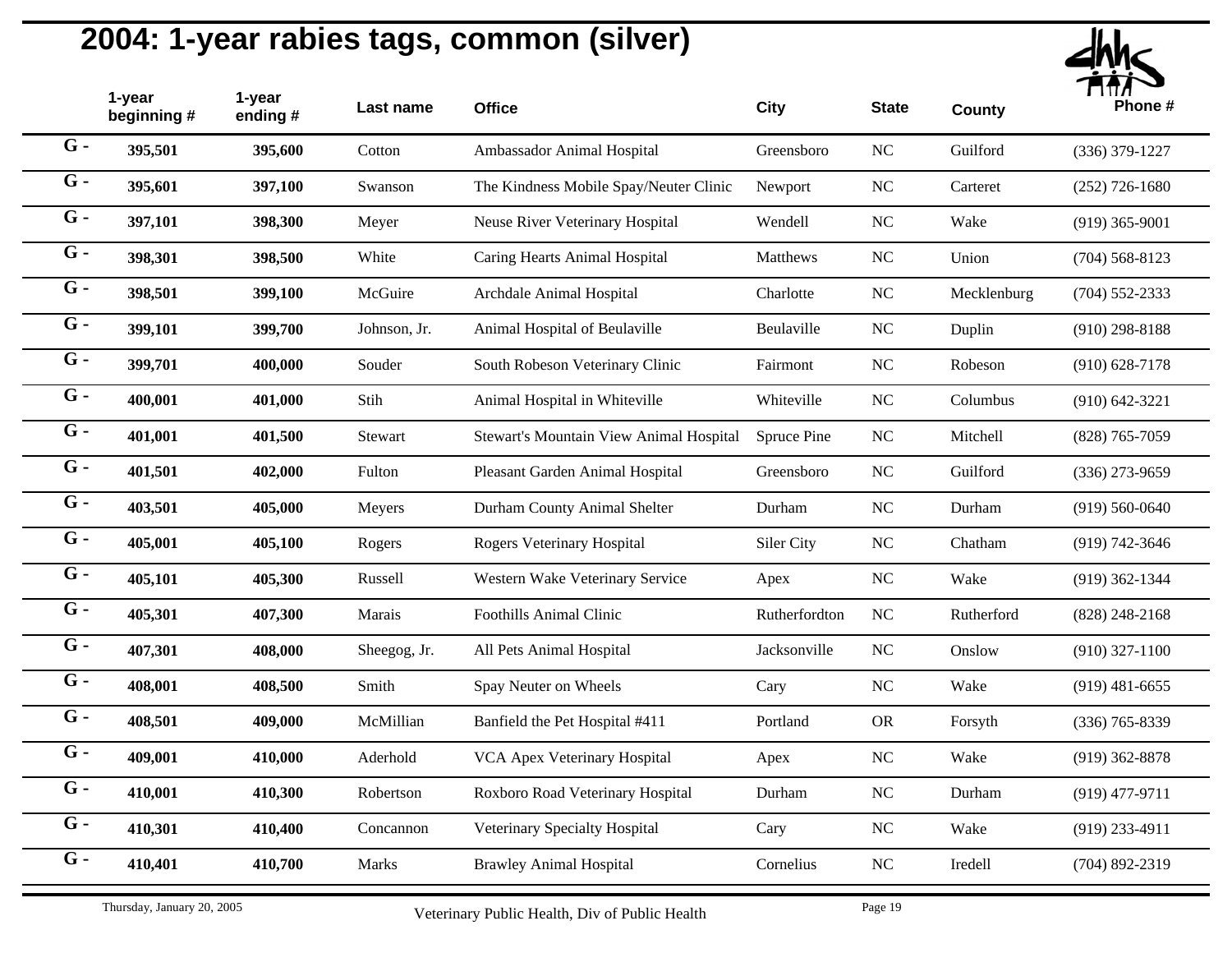

|                  | 1-year<br>beginning# | 1-year<br>ending # | Last name    | <b>Office</b>                        | <b>City</b>  | <b>State</b> | <b>County</b> | Phone #            |
|------------------|----------------------|--------------------|--------------|--------------------------------------|--------------|--------------|---------------|--------------------|
| $G -$            | 410,701              | 411,200            | Milliren     | Thomasville Veterinary Hospital      | Thomasville  | $\rm NC$     | Davidson      | $(336)$ 475-9119   |
| $G -$            | 411,201              | 411,300            | Bunton, CRV  |                                      | Kannapolis   | NC           | Cabarrus      | $(704)$ 857-7294   |
| $G -$            | 411,301              | 411,800            | Thompson     | Tabbs Creek Animal Hospital          | Oxford       | NC           | Granville     | $(919) 690 - 0024$ |
| $G -$            | 411,801              | 412,000            | Samson       | <b>Coastal Animal Hospital</b>       | Kitty Hawk   | <b>NC</b>    | Dare          | $(252)$ 261-3960   |
| $G -$            | 412,001              | 412,800            | <b>Tysor</b> | Chatham Veterinary Service           | Siler City   | <b>NC</b>    | Chatham       | $(919) 742 - 4441$ |
| $G -$            | 412,801              | 413,000            | Weirick      | Weirick Mobile Veterinary Service    | Greensboro   | NC           | Guilford      | $(336)$ 340-8686   |
| $G -$            | 413,001              | 413,200            | Farmer       | Greystone Animal Hospital            | Raleigh      | NC           | Wake          | $(919) 676 - 1711$ |
| $G -$            | 413,201              | 413,500            | Whited       |                                      | Mebane       | <b>NC</b>    | Caswell       | $(336)$ 421-9044   |
| $G -$            | 413,501              | 414,500            |              | Halifax County Animal Control        | Halifax      | <b>NC</b>    | Halifax       | $(252) 583 - 6651$ |
| $G -$            | 414,501              | 414,700            | Cotton       | Ambassador Animal Hospital           | Greensboro   | NC           | Guilford      | $(336)$ 379-1227   |
| $G -$            | 414,701              | 415,400            | Levine       | Ironton Animal Hospital              | Iron Station | $\rm NC$     | Lincoln       | $(704) 732 - 4424$ |
| $G -$            | 415,401              | 415,900            |              | Vance County Animal Control          | Henderson    | <b>NC</b>    | Vance         | $(252)$ 492-3136   |
| $\overline{G}$ - | 415,901              | 416,700            | Castro       | Banfield, The Pet Hospital #598      | Portland     | <b>OR</b>    | Durham        | $(919) 620 - 8142$ |
| $G -$            | 416,701              | 417,000            | Amat         | Poplar Animal Hospital               | Concord      | <b>NC</b>    | Cabarrus      | $(704)$ 795-7200   |
| $G -$            | 417,001              | 417,500            | Houser       | Animal Center of Moore County        | Carthage     | <b>NC</b>    | Moore         | $(910)$ 947-2858   |
| $G -$            | 417,501              | 417,900            | Miller       | Miller Animal Hospital               | Matthews     | NC           | Mecklenburg   | $(704)$ 847-0224   |
| $G -$            | 417,901              | 418,300            | <b>Brown</b> | Northampton County Health Department | Jackson      | $\rm NC$     | Northampton   | $(252) 534 - 5841$ |
| $G -$            | 418,301              | 418,600            | Scott        | Banfield The Pet Hospital #406       | Portland     | <b>OR</b>    | Mecklenburg   | $(704)$ 847-7001   |
| $\overline{G}$ - | 418,601              | 419,000            | Zimmerman    | Banfield The Pet Hospital #595       | Cary         | NC           | Wake          | $(919) 858 - 8450$ |
| $G -$            | 419,001              | 419,400            | Souder       | South Robeson Veterinary Clinic      | Fairmont     | NC           | Robeson       | $(910) 628 - 7178$ |
| $G -$            | 419,401              | 419,500            | McMahon      | <b>Burke Animal Clinic</b>           | Morganton    | <b>NC</b>    | <b>Burke</b>  | $(828)$ 437-0481   |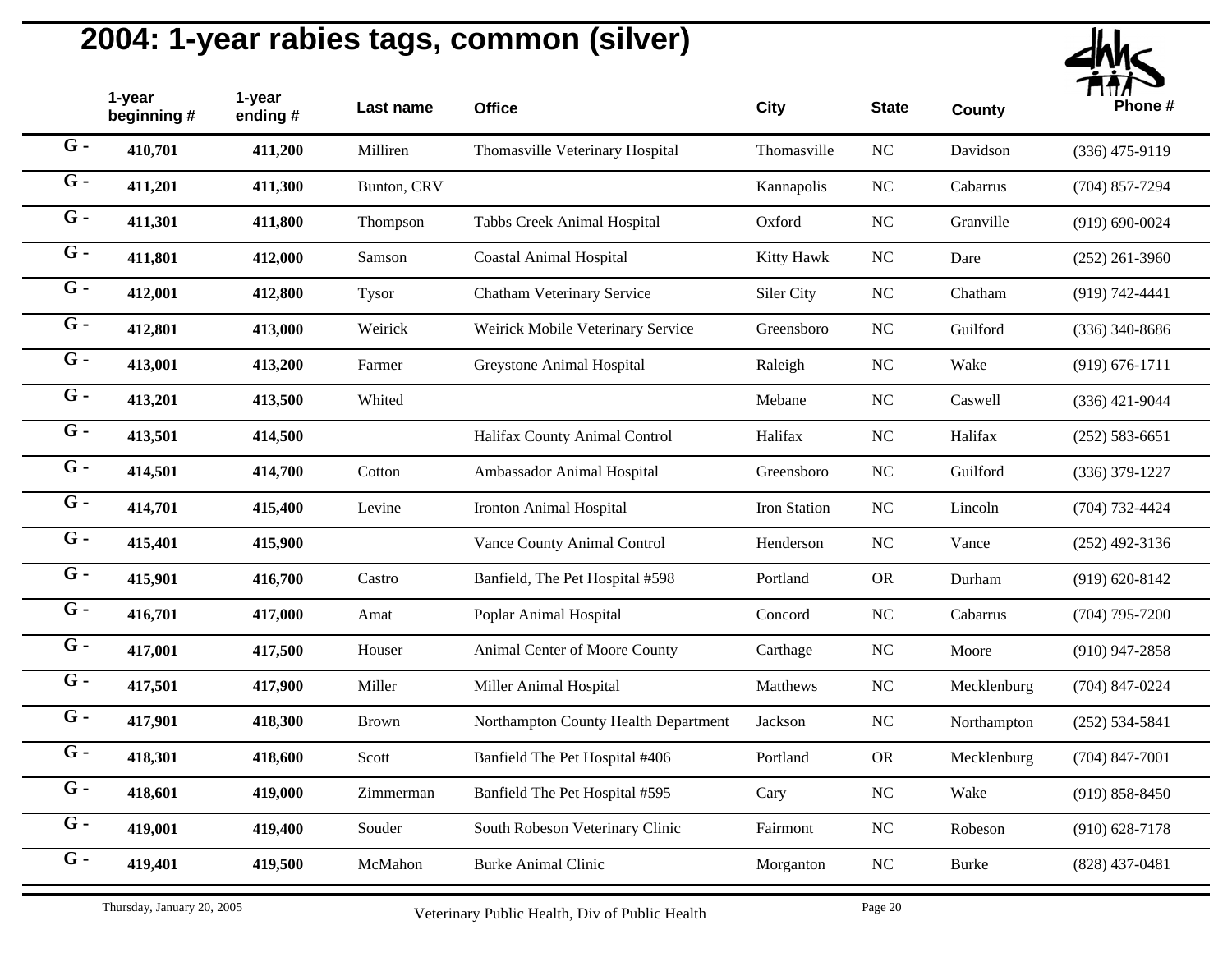

|       | 1-year<br>beginning # | 1-year<br>ending# | Last name     | <b>Office</b>                              | City               | <b>State</b> | <b>County</b> | Phone #            |
|-------|-----------------------|-------------------|---------------|--------------------------------------------|--------------------|--------------|---------------|--------------------|
| $G -$ | 419,501               | 420,000           |               | <b>Alexander County Animal Control</b>     | Taylorsville       | $\rm NC$     | Alexander     | $(828) 632 - 1199$ |
| $G -$ | 420,001               | 420,300           | Rosh          | Banfield The Pet Hospital #594             | Portland           | <b>OR</b>    | Wake          | $(919) 790 - 8337$ |
| $G -$ | 420,301               | 421,100           |               | Pender County Animal Control               | <b>Burgaw</b>      | NC           | Pender        | $(910)$ 259-1485   |
| $G -$ | 421,101               | 421,400           | Kingsbury     | Banfield Pet Hospital #1249                | <b>Wake Forest</b> | $\rm NC$     | Wake          | $(919) 562 - 3852$ |
| $G -$ | 421,401               | 421,500           | Marshall      | Paws & Claws Mobile Vet                    | Huntersville       | $\rm NC$     | Mecklenburg   | $(704)$ 779-4200   |
| $G -$ | 421,501               | 422,000           | Johnson, Jr.  | Animal Hospital of Beulaville              | Beulaville         | $\rm NC$     | Duplin        | $(910)$ 298-8188   |
| $G -$ | 422,001               | 423,200           | Green         | Mallard Creek Animal Hospital              | Charlotte          | NC           | Mecklenburg   | $(704)$ 598-6525   |
| $G -$ | 423,201               | 423,500           | Samson        | <b>Coastal Animal Hospital</b>             | Kitty Hawk         | $\rm NC$     | Dare          | $(252)$ 261-3960   |
| $G -$ | 423,501               | 423,600           | <b>Branch</b> | <b>Branch Mobile Veterinary Practice</b>   | Clayton            | $\rm NC$     | Johnston      | $(919) 550 - 0217$ |
| $G -$ | 423,601               | 423,900           | Gintis        | Swift Creek Animal Hospital                | Raleigh            | $\rm NC$     | Wake          | $(919) 851 - 8387$ |
| $G -$ | 423,901               | 424,100           | Nusbaum       | North College Road Animal Hospital         | Wilmington         | $\rm NC$     | New Hanover   | $(910)$ 452-2273   |
| $G -$ | 424,101               | 424,400           | McMahon       | <b>Burke Animal Clinic</b>                 | Morganton          | $\rm NC$     | <b>Burke</b>  | $(828)$ 437-0481   |
| $G -$ | 424,401               | 424,700           | Levine        | Ironton Animal Hospital                    | Iron Station       | $\rm NC$     | Lincoln       | $(704) 732 - 4424$ |
| $G -$ | 424,701               | 424,900           | Royce         | Pet Overpopulation Patrol                  | Chapel Hill        | NC           | Orange        | $(919)$ 942-2250   |
| $G -$ | 424,901               | 425,400           | Killough      | Long Animal Hospital                       | Charlotte          | $\rm NC$     | Mecklenburg   | $(704)$ 523-2996   |
| $G -$ | 425,401               | 426,400           | Diehl         | Timberlyne Animal Clinic                   | Chapel Hill        | $\rm NC$     | Orange        | $(919)$ 968-3047   |
| $G -$ | 426,401               | 427,200           | Valashinas    | Banfield Pet Hospital #416                 | Portland           | <b>OR</b>    | Onslow        | $(910)$ 381-5316   |
| $G -$ | 427,201               | 428,400           | Coulthurst    | Banfield Pet Hospital #597                 | Portland           | <b>OR</b>    | Wake          | $(919)$ 661-1926   |
| $G -$ | 428,401               | 428,500           |               | <b>Stokes County Animal Control</b>        | Germanton          | $\rm NC$     | <b>Stokes</b> | $(336)$ 994-2788   |
| $G -$ | 428,501               | 428,700           | Todd          | Noah's Ark Companion Animal Hospital       | Franklin           | $\rm NC$     | Macon         | $(828) 524 - 6121$ |
| $G -$ | 428,701               | 429,200           | Ball          | Banfield the Pet Hospital of Brier Creek # | Portland           | <b>OR</b>    | Wake          | $(919) 806 - 2960$ |
|       |                       |                   |               |                                            |                    |              |               |                    |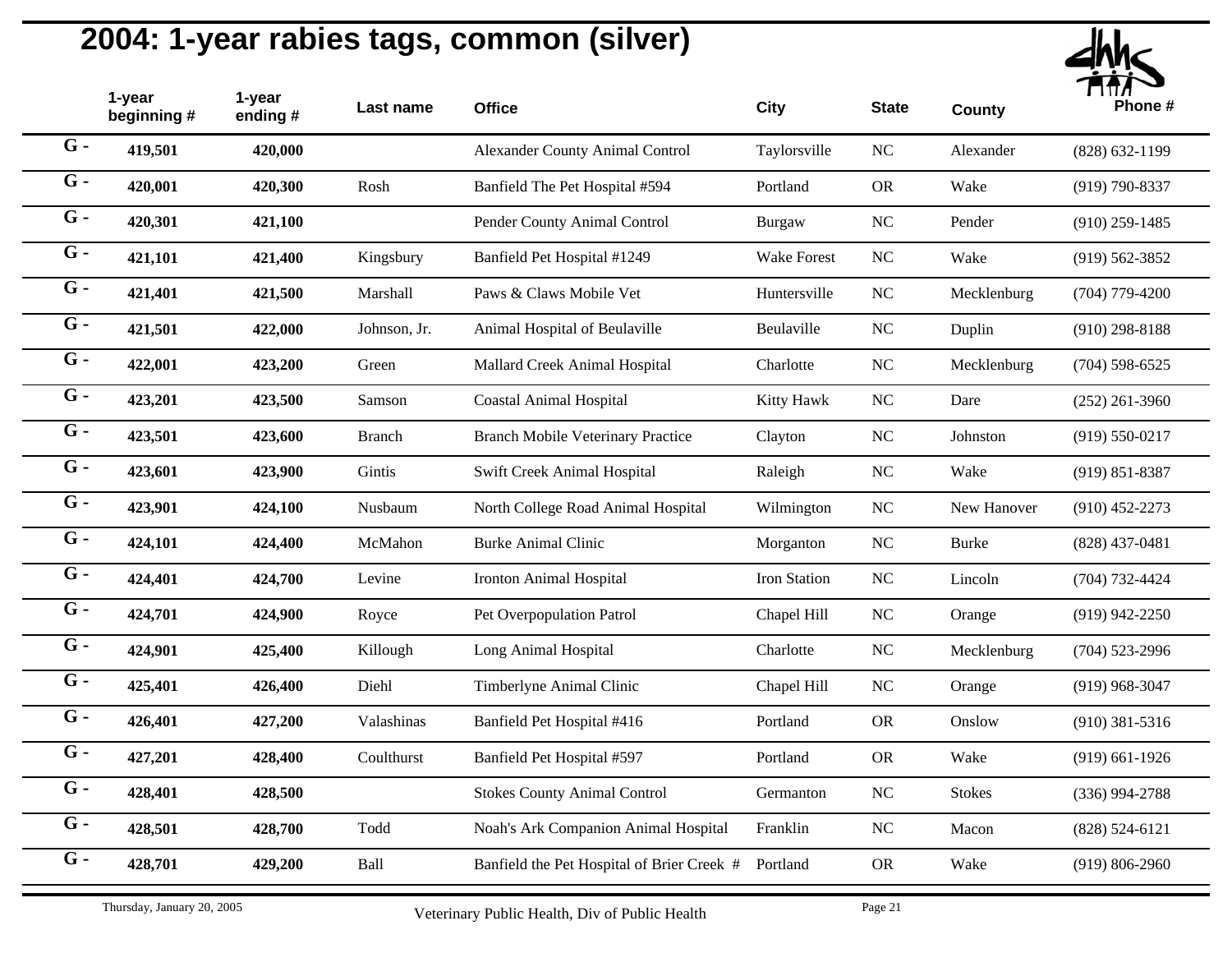

| 1-year<br>beginning# | 1-year<br>ending # | Last name    | <b>Office</b>                           | City        | <b>State</b>                          | <b>County</b> | Phone #            |
|----------------------|--------------------|--------------|-----------------------------------------|-------------|---------------------------------------|---------------|--------------------|
| 429,201              | 429,400            | Cutrell, ACO | <b>Tyrrell County Animal Control</b>    | Columbia    | $\rm NC$                              | Tyrrell       | $(252)$ 796-1667   |
| 429,401              | 429,600            | Cotton       | Ambassador Animal Hospital              | Greensboro  | NC                                    | Guilford      | $(336)$ 379-1227   |
| 429,601              | 429,800            | Samson       | <b>Coastal Animal Hospital</b>          | Kitty Hawk  | NC                                    | Dare          | $(252)$ 261-3960   |
| 429,801              | 430,000            | Wendelken    | Banfield Pet Hospital #600              | Portland    | <b>OR</b>                             | Durham        | $(919)$ 402-8801   |
| 430,001              | 430,500            | Courville    |                                         | Greensboro  | <b>NC</b>                             | Guilford      | $(336)$ 299-3060   |
| 430,501              | 430,700            | Lackey       | Avery Animal Hospital                   | Newland     | $\rm NC$                              | Avery         | (828) 733-9810     |
| 430,701              | 430,800            | Beagle       | <b>Burlington Animal Shelter</b>        | Haw River   | $\rm NC$                              | Alamance      | $(336) 578 - 1386$ |
| 430,801              | 431,000            | Mangum       | <b>Locust Animal Clinic</b>             | Locust      | NC                                    | Stanly        | $(704) 888 - 6590$ |
| 431,001              | 431,200            | Huff         | <b>Plantation Animal Hospital</b>       | Clayton     | $\rm NC$                              | Johnston      | $(919)$ 359-9977   |
| 431,201              | 431,300            | Smith        | Greene County Health Department         | Snow Hill   | NC                                    | Greene        | $(252)$ 747-8183   |
| 431,301              | 431,600            | Covington    | Mitchell Mill Animal Hospital           | Raleigh     | NC                                    | Wake          | $(919)$ 266-8177   |
| 431,601              | 431,900            | Covington    | Oak Park Creedmoor Road Veterinary Ho   | Raleigh     | NC                                    | Wake          | $(919) 781 - 0696$ |
| 431,901              | 432,400            | Stewart      | Stewart's Mountain View Animal Hospital | Spruce Pine | $\rm NC$                              | Mitchell      | $(828)$ 765-7059   |
| 432,401              | 432,500            | Jennings     | <b>Carrolls Food</b>                    | Warsaw      | $\rm NC$                              | Duplin        | $(910)$ 293-3434   |
| 432,501              | 432,600            | Beagle       | <b>Burlington Animal Shelter</b>        | Haw River   | $\rm NC$                              | Alamance      | $(336) 578 - 1386$ |
| 432,601              | 432,800            | Wilson       | <b>Bayleaf Veterinary Hospital</b>      | Raleigh     | $\rm NC$                              | Wake          | $(919) 848 - 1926$ |
| 432,801              | 432,900            | Rodgers      | The Veterinary Express Mobile Clinic    | Raleigh     | $\rm NC$                              | Wake          | $(919) 577 - 2243$ |
| 432,901              | 433,000            | Killough     | Long Animal Hospital                    | Charlotte   | NC                                    | Mecklenburg   | $(704)$ 523-2996   |
| 433,001              | 433,200            | Brown        | Piper Glen Animal Hospital              | Charlotte   | $\rm NC$                              | Mecklenburg   | $(704) 541 - 7171$ |
| 433,201              | 433,400            | Eiler        | Lawndale Veterinary Hospital            | Greensboro  | <b>NC</b>                             | Guilford      | $(336)$ 288-3233   |
| 433,401              | 433,500            | Winn         | Humane Society of Charlotte             | Charlotte   | NC                                    | Mecklenburg   | $(704)$ 377-0534   |
|                      |                    |              |                                         |             | Piedmont Comm. Spay Neuter Wellness C |               |                    |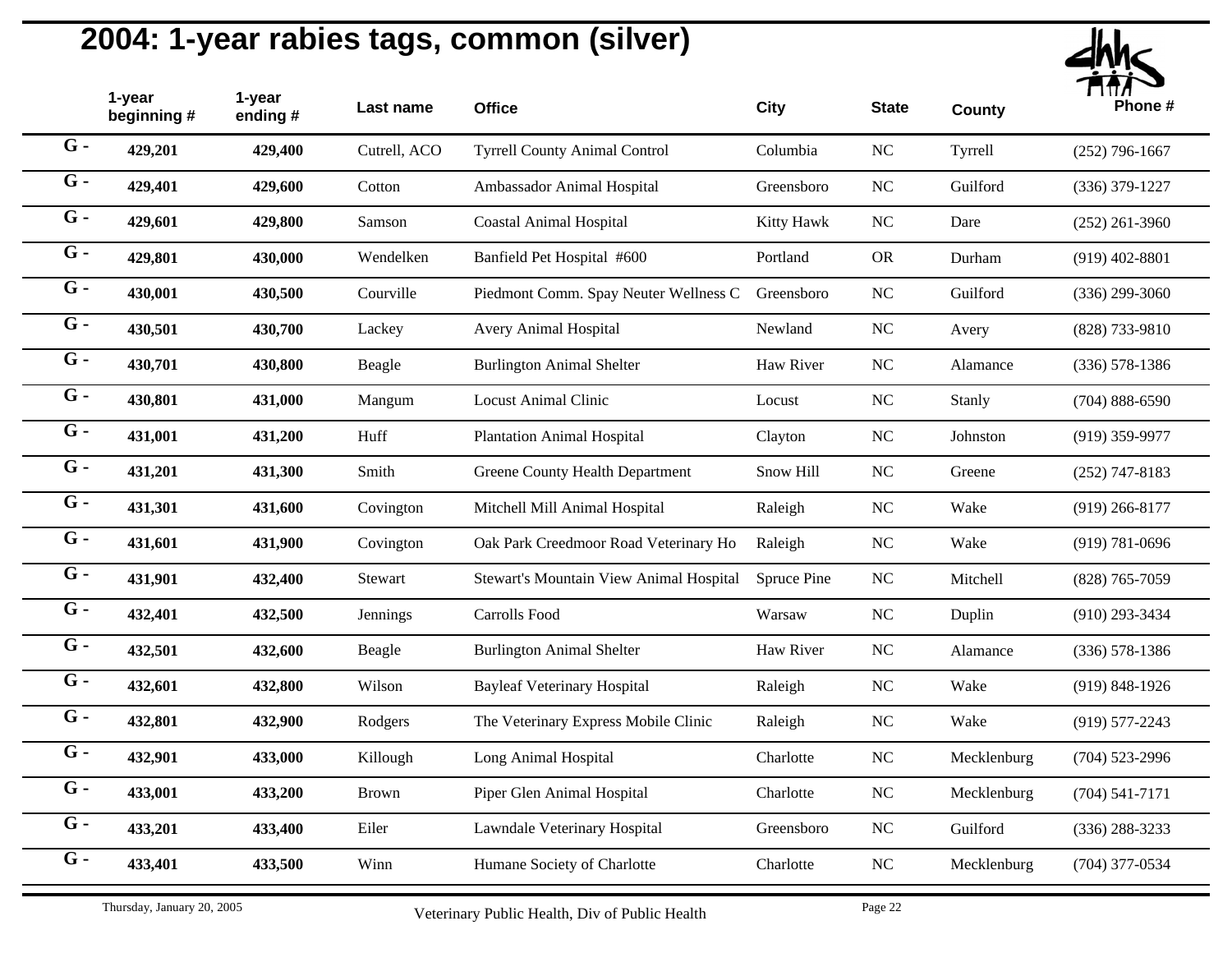

|                  | 1-year<br>beginning # | 1-year<br>ending # | Last name       | <b>Office</b>                         | <b>City</b> | <b>State</b> | <b>County</b> | Phone #            |
|------------------|-----------------------|--------------------|-----------------|---------------------------------------|-------------|--------------|---------------|--------------------|
| $G -$            | 433,501               | 433,600            | Mercer          | SouthPark Animal Hospital             | Charlotte   | $\rm NC$     | Mecklenburg   | $(704)$ 523-3457   |
| $G -$            | 433,601               | 433,700            | Rosh            | Banfield The Pet Hospital #594        | Portland    | <b>OR</b>    | Wake          | $(919) 790 - 8337$ |
| $G -$            | 433,701               | 433,800            | Nabel           | James Landing Vet Hospital            | Jamestown   | $\rm NC$     | Guilford      | $(336) 852 - 9800$ |
| $G -$            | 433,801               | 433,900            | Pethick         | <b>SAFE Haven for Cats</b>            | Raleigh     | NC           | Wake          | $(919) 872 - 1128$ |
| $G -$            | 433,901               | 434,000            | Cotton          | Brookwood Veterinary Clinic           | Raleigh     | <b>NC</b>    | Wake          | $(919)$ 779-2940   |
| $G -$            | 434,001               | 434,100            | Samson          | <b>Coastal Animal Hospital</b>        | Kitty Hawk  | $\rm NC$     | Dare          | $(252)$ 261-3960   |
| $G -$            | 434,101               | 434,200            | Cranford        | Peachtree Veterinary Hospital         | Murphy      | NC           | Cherokee      | (828) 837-2396     |
| $G -$            | 434,201               | 434,300            | Weaver          | Sharon Lakes Animal Hospital          | Charlotte   | $\rm NC$     | Mecklenburg   | $(704)$ 552-0647   |
| $G -$            | 434,301               | 434,500            | Pethick         | <b>SAFE Haven for Cats</b>            | Raleigh     | <b>NC</b>    | Wake          | $(919) 872 - 1128$ |
| $G -$            | 434,501               | 434,900            | Jennings        | Carrolls Food                         | Warsaw      | $\rm NC$     | Duplin        | $(910)$ 293-3434   |
| $G -$            | 434,901               | 435,200            | Zimmerman       | Banfield The Pet Hospital #595        | Cary        | <b>NC</b>    | Wake          | $(919) 858 - 8450$ |
| $G -$            | 435,201               | 435,400            | Smith           | Second Chance Pet Adoptions           | Cary        | $\rm NC$     | Wake          | (919) 779-3829     |
| $\overline{G}$ - | 435,401               | 435,700            | Scott           | Banfield The Pet Hospital #406        | Portland    | <b>OR</b>    | Mecklenburg   | $(704)$ 847-7001   |
| $\overline{G}$ - | 435,701               | 435,800            | <b>Bowles</b>   | <b>Stanly Animal Clinic</b>           | Albemarle   | $\rm NC$     | Stanly        | $(704)$ 982-8611   |
| $G -$            | 435,801               | 436,100            | Wallace         | Banfield The Pet Hospital #1170       | Portland    | <b>OR</b>    | Wake          | (919) 771-2344     |
| $G -$            | 436,101               | 436,600            | Rosh            | Banfield The Pet Hospital #594        | Portland    | <b>OR</b>    | Wake          | $(919) 790 - 8337$ |
| $G -$            | 436,601               | 436,900            | Castro          | Banfield, The Pet Hospital #598       | Portland    | <b>OR</b>    | Durham        | $(919) 620 - 8142$ |
| $G -$            | 436,901               | 437,400            | Courville       | Piedmont Comm. Spay Neuter Wellness C | Greensboro  | <b>NC</b>    | Guilford      | $(336)$ 299-3060   |
| $G -$            | 437,401               | 437,600            | Killough        | Long Animal Hospital                  | Charlotte   | NC           | Mecklenburg   | $(704)$ 523-2996   |
| $G -$            | 437,601               | 438,100            |                 | Davidson County Health Department     | Lexington   | $\rm NC$     | Davidson      | $(336)$ 242-2810   |
| $G -$            | 438,101               | 438,600            | <b>Browning</b> | Cherryville Animal Hospital           | Cherryville | $\rm NC$     | Gaston        | $(704)$ 435-5475   |
|                  |                       |                    |                 |                                       |             |              |               |                    |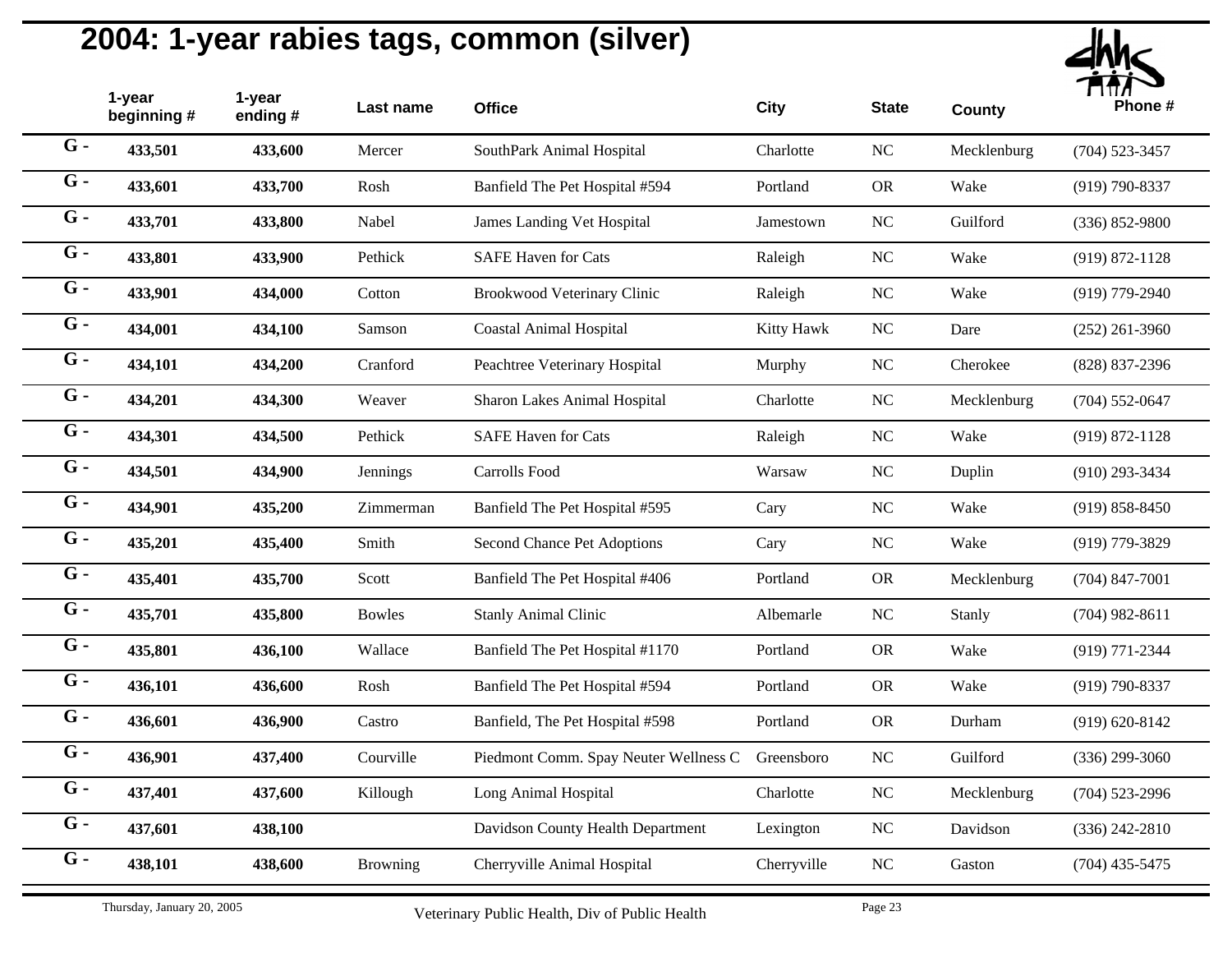

| 1-year<br>beginning# | 1-year<br>ending # | Last name    | <b>Office</b>                     | City          | <b>State</b>   | <b>County</b> | Phone #            |
|----------------------|--------------------|--------------|-----------------------------------|---------------|----------------|---------------|--------------------|
| 438,601              | 438,700            | Kittrell     |                                   | Greenville    | $\rm NC$       | Pitt          | $(252)$ 756-4961   |
| 438,701              | 439,300            | Keel         | Keel's Critter Mobile Service     | Robersonville | N <sub>C</sub> | Martin        | $(252)$ 795-7172   |
| 439,301              | 439,500            | Samson       | <b>Coastal Animal Hospital</b>    | Kitty Hawk    | $\rm NC$       | Dare          | $(252)$ 261-3960   |
| 439,501              | 439,600            | Ward         | 70 West Veterinary Hospital       | Havelock      | NC             | Craven        | $(252)$ 447-9525   |
| 439,601              | 439,900            | Johnson, Jr. | Animal Hospital of Beulaville     | Beulaville    | NC             | Duplin        | $(910)$ 298-8188   |
| 439,901              | 440,000            | Souder       | South Robeson Veterinary Clinic   | Fairmont      | NC             | Robeson       | $(910) 628 - 7178$ |
| 440,001              | 440,500            | Young        | Asheville Humane Society          | Asheville     | $NC$           | Buncombe      | $(828)$ 253-6807   |
| 440,501              | 440,700            | Mendoza      | <b>Stage Road Animal Hospital</b> | Angier        | NC             | Harnett       | $(919) 639 - 3337$ |
| 440,701              | 440,900            | <b>Bird</b>  | Morehead Animal Hospital          | Morehead City | NC             | Carteret      | $(252)$ 726-0181   |
| 440,901              | 441,100            | Warren       | LakeCross Veterinary Hospital     | Davidson      | $\rm NC$       | Mecklenburg   | $(704)$ 948-6300   |
| 441,101              | 441,300            | Cooper       | <b>Currituck Humane Society</b>   | Maple         | $\rm NC$       | Currituck     | $(252)$ 453-6807   |
| 441,301              | 441,400            | Schell       | Timbercreek Vet Hospital          | Jonesville    | $\rm NC$       | Yadkin        | $(336) 526 - 6013$ |
| 441,401              | 441,700            | Bern         | Banfield Pet Hospital #0602       | Portland      | <b>OR</b>      | Wake          | $(919)$ 387-0954   |
| 441,701              | 442,200            | Engen        | SPCA of Wake County               | Raleigh       | $NC$           | Wake          | $(919)$ 772-2326   |
| 442,201              | 442,400            | Hanes        | Davis Lake Animal Hospital        | Charlotte     | $\rm NC$       | Mecklenburg   | $(704)$ 599-0405   |
| 442,401              | 442,600            | Samson       | <b>Coastal Animal Hospital</b>    | Kitty Hawk    | $\rm NC$       | Dare          | $(252)$ 261-3960   |
| 442,601              | 442,900            | Tice         | Cat Clinic of Cary                | Cary          | NC             | Wake          | $(919)$ 469-9000   |
| 442,901              | 443,000            | Winn         | Humane Society of Charlotte       | Charlotte     | $\rm NC$       | Mecklenburg   | $(704)$ 377-0534   |
| 443,001              | 443,300            | Sheegog, Jr. | <b>Onslow Animal Hospital</b>     | Jacksonville  | $\rm NC$       | Onslow        | $(910)$ 347-1219   |
| 443,301              | 443,500            | Howell       | Chowan Animal Hospital            | Edenton       | $NC$           | Chowan        | $(252)$ 482-4113   |
| 443,501              | 443,600            | Sabin        | <b>Oxford Veterinary Hospital</b> | Oxford        | N <sub>C</sub> | Granville     | $(919) 693 - 9611$ |
|                      |                    |              |                                   |               |                |               |                    |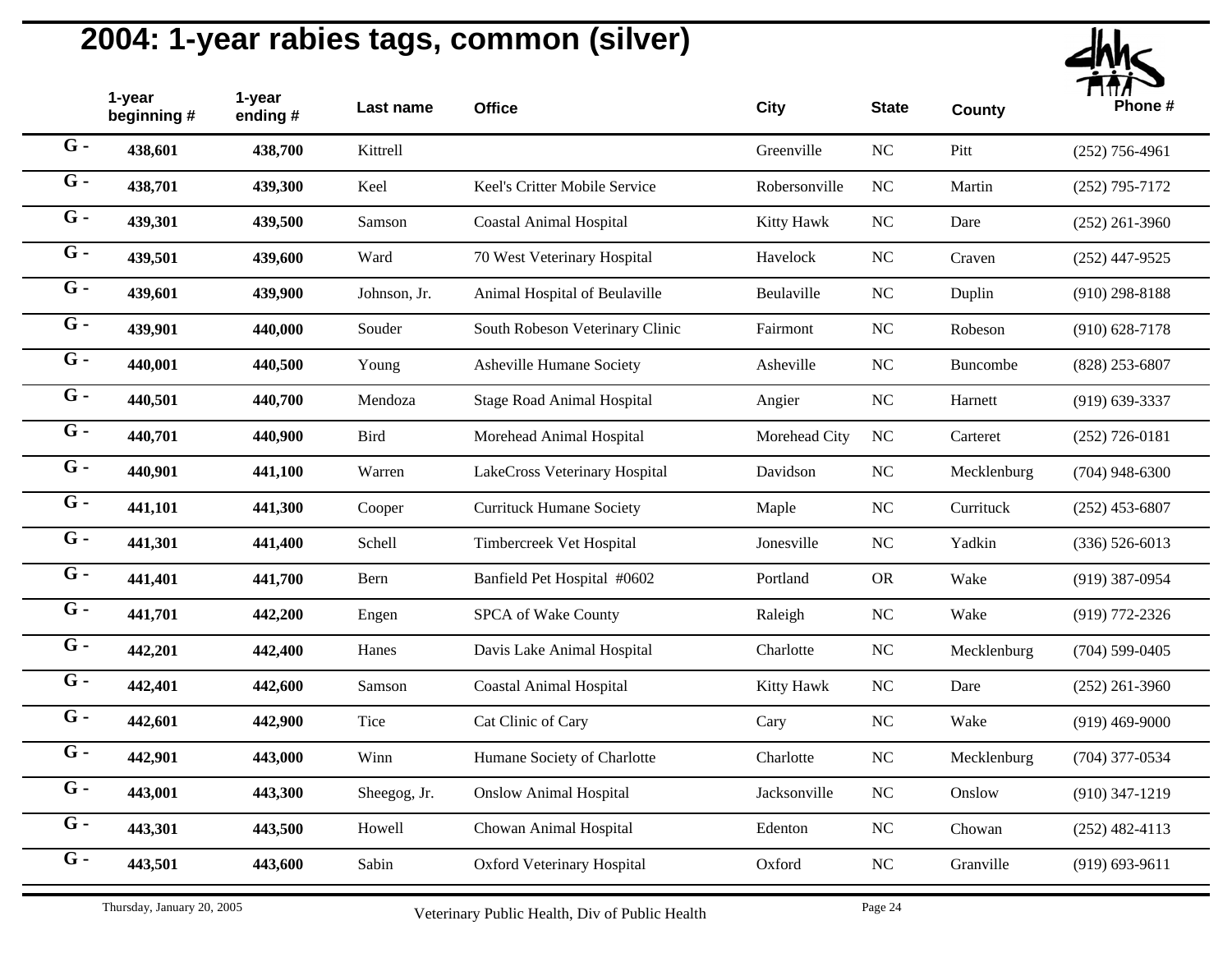

|                  | 1-year<br>beginning # | 1-year<br>ending # | Last name   | <b>Office</b>                            | <b>City</b>    | <b>State</b> | <b>County</b> | Phone #            |
|------------------|-----------------------|--------------------|-------------|------------------------------------------|----------------|--------------|---------------|--------------------|
| $G -$            | 443,601               | 443,700            | Huggins     | United Animal Coalition - Guilford Anima | Jamestown      | ${\rm NC}$   | Guilford      | $(336)$ 297-5020   |
| $G -$            | 443,701               | 443,900            |             | <b>Edgecombe County Animal Control</b>   | Tarboro        | $_{\rm NC}$  | Edgecombe     | $(252)$ 641-7851   |
| $G -$            | 443,901               | 444,000            | Killough    | Long Animal Hospital                     | Charlotte      | $\rm NC$     | Mecklenburg   | $(704)$ 523-2996   |
| $G -$            | 444,001               | 444,100            | Lackey      | <b>Avery Animal Hospital</b>             | Newland        | $\rm NC$     | Avery         | (828) 733-9810     |
| $G -$            | 444,101               | 444,200            | Lyerly      | Whispering Pines Animal Hospital         | Carthage       | NC           | Moore         | $(910)$ 949-2111   |
| $G -$            | 444,201               | 444,300            | Lannon      | Lannons Animal Hospital                  | Elizabeth City | $\rm NC$     | Pasquotank    | $(252)$ 335-7708   |
| $G -$            | 444,301               | 444,400            | Grant       | Lake Wheeler Veterinary Hospital         | Raleigh        | $_{\rm NC}$  | Wake          | $(919) 829 - 5511$ |
| $\overline{G}$ - | 444,401               | 444,500            | Crabtree    | <b>Carver Street Animal Hospital</b>     | Durham         | NC           | Durham        | $(919)$ 477-7319   |
| $G -$            | 444,501               | 444,600            | Fuller      | <b>Caswell Veterinary Service</b>        | Yanceyville    | NC           | Caswell       | $(336) 694 - 6321$ |
| $G -$            | 444,601               | 444,700            | Kiser for   | Mitchell County Animal Rescue            | Spruce Pine    | $\rm NC$     | <b>Burke</b>  | $(828)$ 765-6952   |
| $G -$            | 444,701               | 444,800            | Courville   | Piedmont Comm. Spay Neuter Wellness C    | Greensboro     | $\rm NC$     | Guilford      | $(336)$ 299-3060   |
| $\overline{G}$ - | 444,801               | 444,900            |             | <b>Union County Animal Control</b>       | Monroe         | $\rm NC$     | Union         | $(704)$ 296-4801   |
| $G -$            | 444,901               | 445,000            | Royce       | Pet Overpopulation Patrol                | Chapel Hill    | NC           | Orange        | $(919)$ 942-2250   |
| $G -$            | 445,001               | 445,400            | Cranford    | Peachtree Veterinary Hospital            | Murphy         | ${\rm NC}$   | Cherokee      | (828) 837-2396     |
| $G -$            | 445,401               | 445,600            | Rountree    | Goose Creek Animal Hospital              | Sunbury        | $_{\rm NC}$  | Gates         | $(252)$ 465-4831   |
| $G -$            | 445,601               | 445,700            | Stanbery    | Mitchell Veterinary Clinic               | Spruce Pine    | $_{\rm NC}$  | Mitchell      | $(828)$ 765-6039   |
| $G -$            | 445,701               | 445,900            | Harris      | Porters Neck Veterinary Hospital         | Wilmington     | NC           | New Hanover   | $(910) 686 - 6297$ |
| $G -$            | 445,901               | 446,100            | Holt        | Yadkin Veterinary Hospital               | Yadkinville    | $\rm NC$     | Yadkin        | $(336)$ 679-8832   |
| $G -$            | 446,101               | 446,200            | McCorkle    | Mountain Valley Vet Hosp                 | Asheville      | NC           | Buncombe      | (828) 254-2122     |
| $G -$            | 446,201               | 446,300            | Gemeinhardt | Latitude 36 Veterinary Services          | Germanton      | ${\rm NC}$   | <b>Stokes</b> | $(336) 593 - 5422$ |
| $G -$            | 446,301               | 446,400            | Corbin      | Veterinary Hospital of Pleasant Garden   | Greensboro     | $\rm NC$     | Guilford      | $(336)$ 676-8387   |